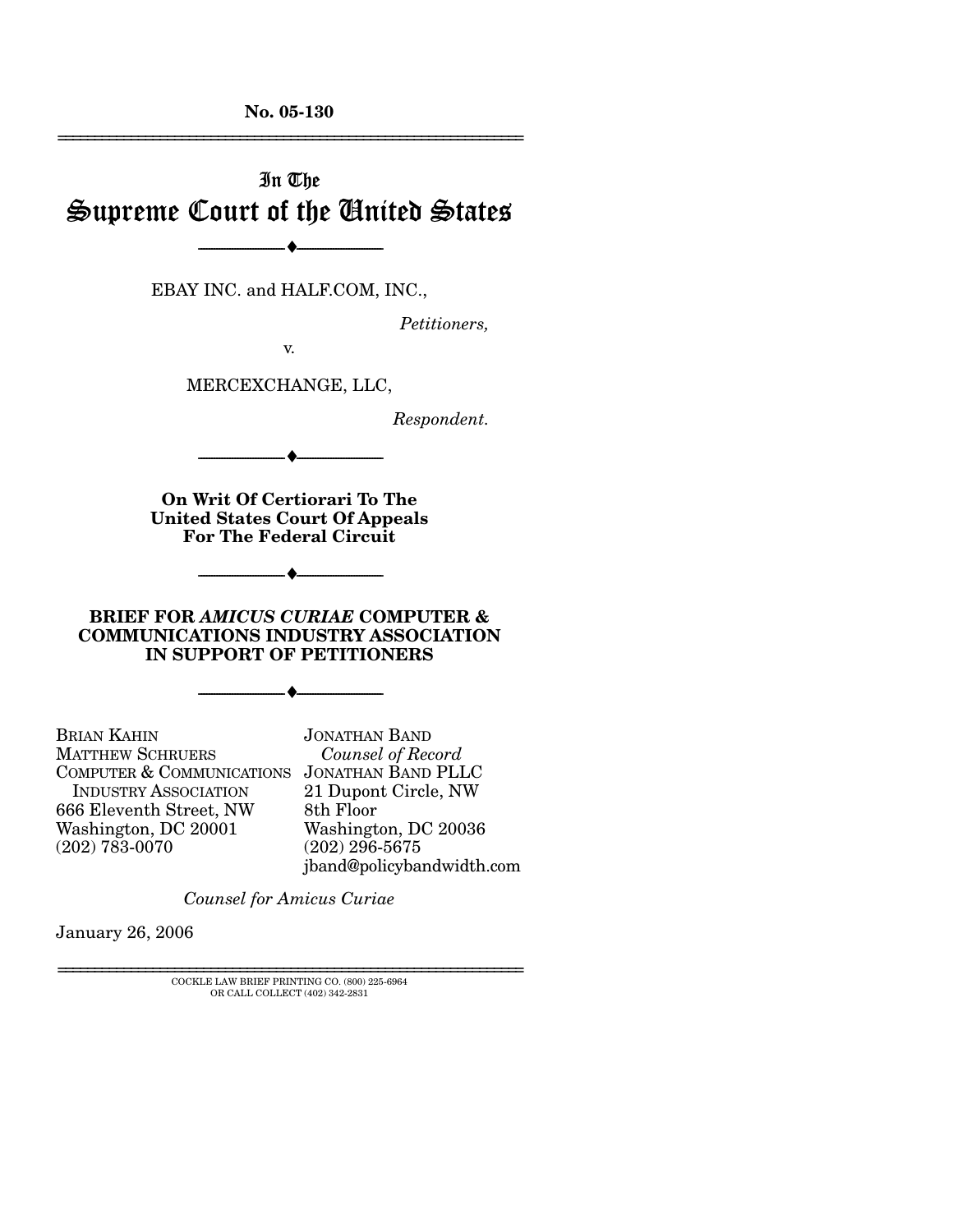# TABLE OF CONTENTS

| ii             |                |                                                                                                                                    |                |  |
|----------------|----------------|------------------------------------------------------------------------------------------------------------------------------------|----------------|--|
| $\mathbf{1}$   |                |                                                                                                                                    |                |  |
| $\overline{2}$ |                |                                                                                                                                    |                |  |
|                |                |                                                                                                                                    | $\overline{4}$ |  |
| I.             |                | The Automatic Injunction Rule Exacerbates<br>Existing Problems In The Patent System                                                | $\overline{4}$ |  |
|                | $A_{-}$        | The Federal Circuit Has Made Patents                                                                                               | 7              |  |
|                | $\mathbf{B}$ . | The Federal Circuit Has Made Patents                                                                                               | 8              |  |
|                | C.             | The Federal Circuit Has Made Patents                                                                                               | 10             |  |
|                | D.             | The Federal Circuit Has Made Patents<br>Available For An Unlimited Range Of                                                        | 11             |  |
|                | Е.             | The PTO's Bureaucratic Interests Un-                                                                                               | 13             |  |
| II.            |                | By Exacerbating The Patent System's Prob-<br>lems, The Automatic Injunction Rule Encour-<br>ages Litigation And Impedes Innovation | 15             |  |
|                | $A_{-}$        | The Automatic Injunction Rule Encour-                                                                                              | 15             |  |
|                | $\mathbf{B}$ . | The Federal Circuit's Rule Impedes In-<br>novation By Ignoring The Changing Na-                                                    | 16             |  |
| III.           |                | Continental Paper Bag Does Not Constrain                                                                                           | 19             |  |
|                |                |                                                                                                                                    | 24             |  |
|                |                |                                                                                                                                    |                |  |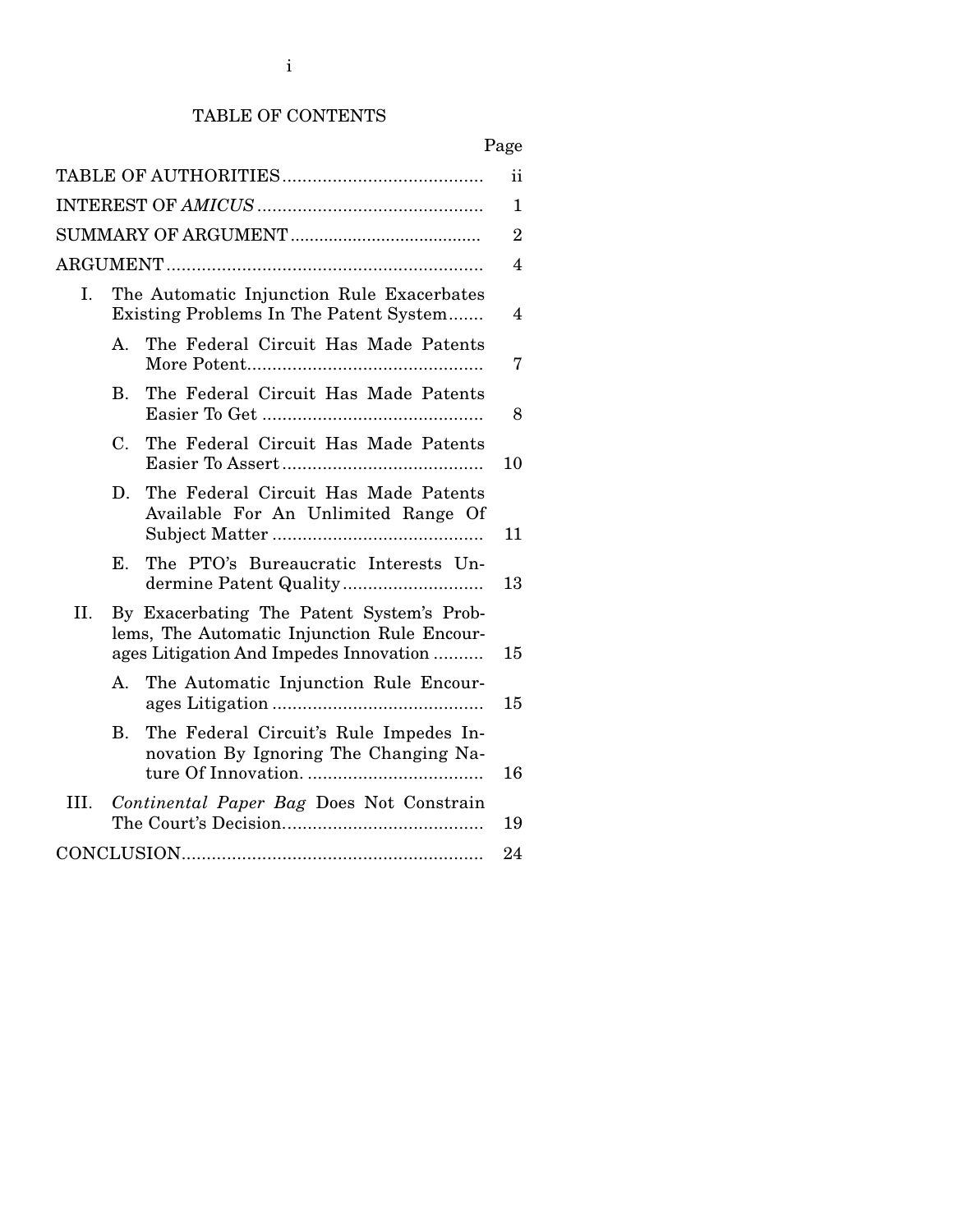# TABLE OF AUTHORITIES

# Page

# CASES

| Arkie Lures, Inc. v. Gene Larew Tackle, Inc., 119                                                           |
|-------------------------------------------------------------------------------------------------------------|
| AT&T Corp. v. Excel Communications, Inc., 172                                                               |
| Campbell v. Acuff-Rose Music, Inc., 510 U.S. 569                                                            |
| Connell v. Sears, Roebuck & Co., 722 F.2d 1542                                                              |
| Continental Paper Bag Co. v. Eastern Paper Bag                                                              |
| Crown Die & Tool Co. v. Nye Tool & Machine                                                                  |
| Cuno Eng'g Corp. v. Automatic Devices Corp., 314                                                            |
| Dawson Chem. Co. v. Rohm & Haas Co., 448 U.S.                                                               |
|                                                                                                             |
| Dowling v. United States, 473 U.S. 207 (1985) 23                                                            |
| Gottschalk v. Benson, 409 U.S. 63 (1972)11                                                                  |
| Graham v. John Deere Co., 383 U.S. 1 (1966) 9, 10                                                           |
|                                                                                                             |
|                                                                                                             |
| Special Equip. Co. v. Coe, 324 U.S. 370 (1945) 23                                                           |
| State Street Bank & Trust Co. v. Signature Fin.<br>Group Inc., 149 F.3d 1368 (Fed. Cir. 1998) 6, 11, 12, 17 |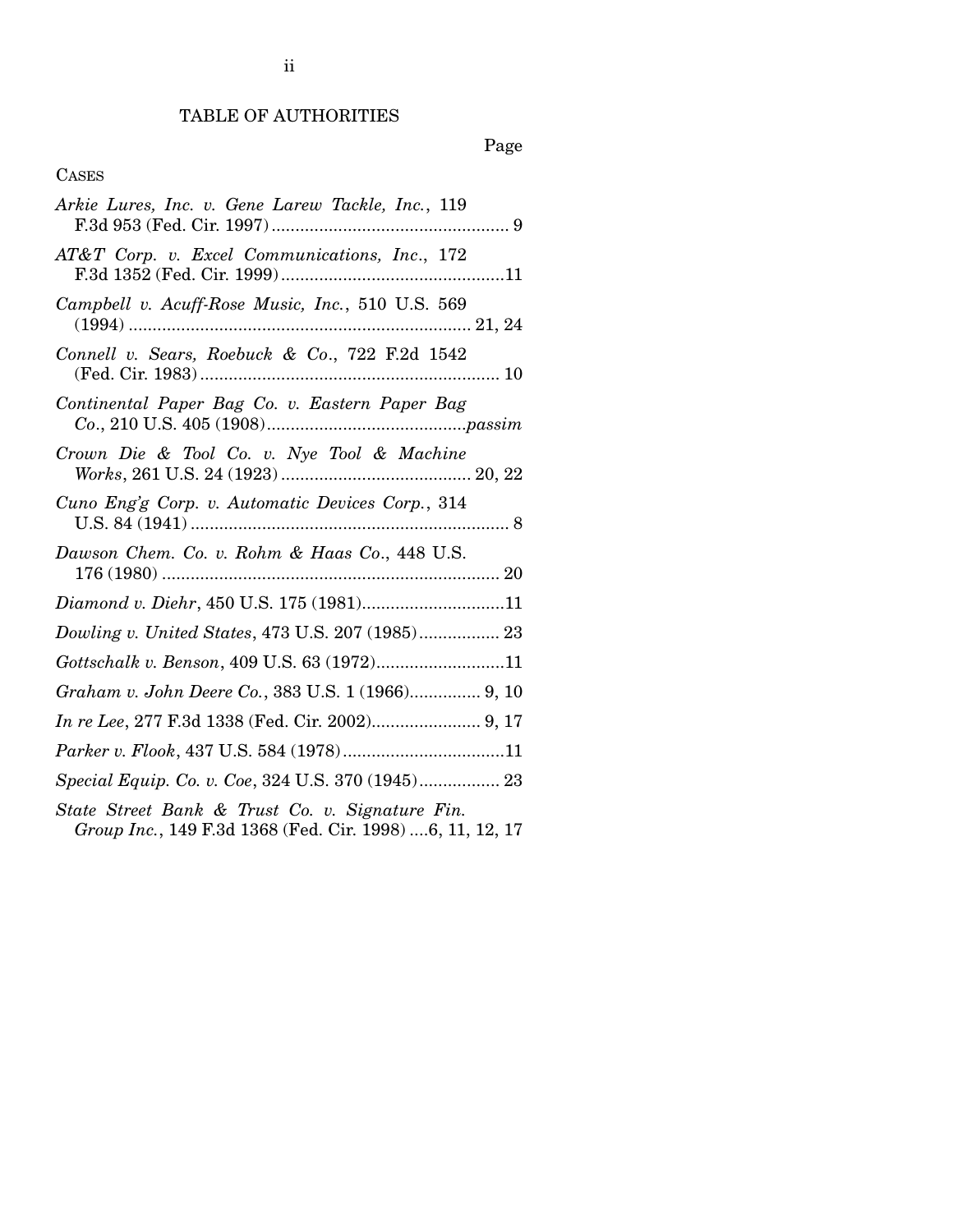# TABLE OF AUTHORITIES – Continued

|                                                     | Page |
|-----------------------------------------------------|------|
| TrafFix Devices, Inc. v. Marketing Displays, Inc.,  |      |
|                                                     |      |
| Zenith Radio Corp. v. Hazeltine Research, Inc., 395 |      |

# CONSTITUTION AND STATUTES

| Patent Act of 1952, ch. 950, § 1, 66 Stat. 792,<br>codified as amended at 35 U.S.C. § 1 et seq.: |  |
|--------------------------------------------------------------------------------------------------|--|
|                                                                                                  |  |
|                                                                                                  |  |
|                                                                                                  |  |

### **MISCELLANEOUS**

*Competition and Intellectual Property Law and Policy in the Knowledge-Based Economy: Hearings Before the Federal Trade Commission*, Feb. 28, 2002 (statement of Robert Barr, Vice President, Worldwide Patent Counsel, Cisco Systems, Inc.) *available at* http://www.ftc.gov/opp/intellect/ barrrobert.doc................................................................. 16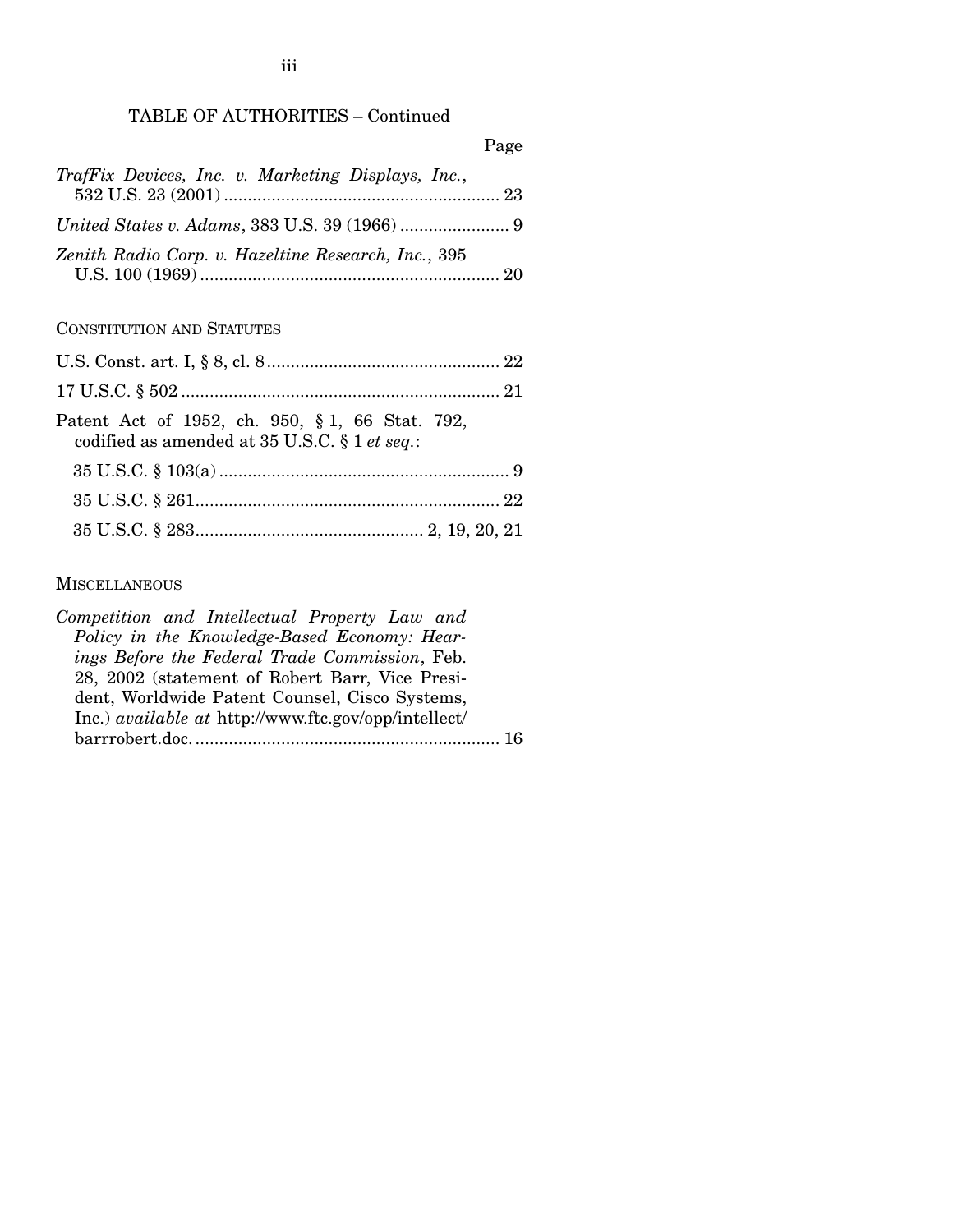iv

# TABLE OF AUTHORITIES – Continued

Page

| European Parliament News, Software patents: the<br>'historic vote' in the European Parliament brings<br>the battle to an end, July 9, 2005, available at<br>http://www.europarl.eu.int/news/public/focus_page/<br>057-1002-255-9-37-909-20050819FCS01001-12-09- |
|-----------------------------------------------------------------------------------------------------------------------------------------------------------------------------------------------------------------------------------------------------------------|
| Federal Trade Commission, To Promote Innovation:<br>The Proper Balance of Competition and Patent                                                                                                                                                                |
| Adam B. Jaffe & Josh Lerner, <i>Innovation and Its</i>                                                                                                                                                                                                          |
| William M. Landes & Richard A. Posner, The<br>Economic Structure of Intellectual Property                                                                                                                                                                       |
| Declan McCullagh, Left Gets Nod from Right on<br>Copyright Law, C1Net News, Nov. 20, 2002, avail-<br>able at http://news.com.com/2100-1023-966595.html 3                                                                                                        |
| Robert P. Merges, As Many As Six Impossible<br>Patents Before Breakfast: Property Rights for<br>Business Concepts and Patent System Reform, 14                                                                                                                  |
| Stephen A. Merrill et al., National Research Coun-<br>cil, A Patent System for the $21st$ Century $(2004)$ 10                                                                                                                                                   |
| Hon. Paul R. Michel, Keynote Presentation at<br>Berkeley Center for Law and Technology Patent<br>System Reform Conference (Mar. 1, 2002) tran-<br>scription published in Internet Patent News Ser-                                                              |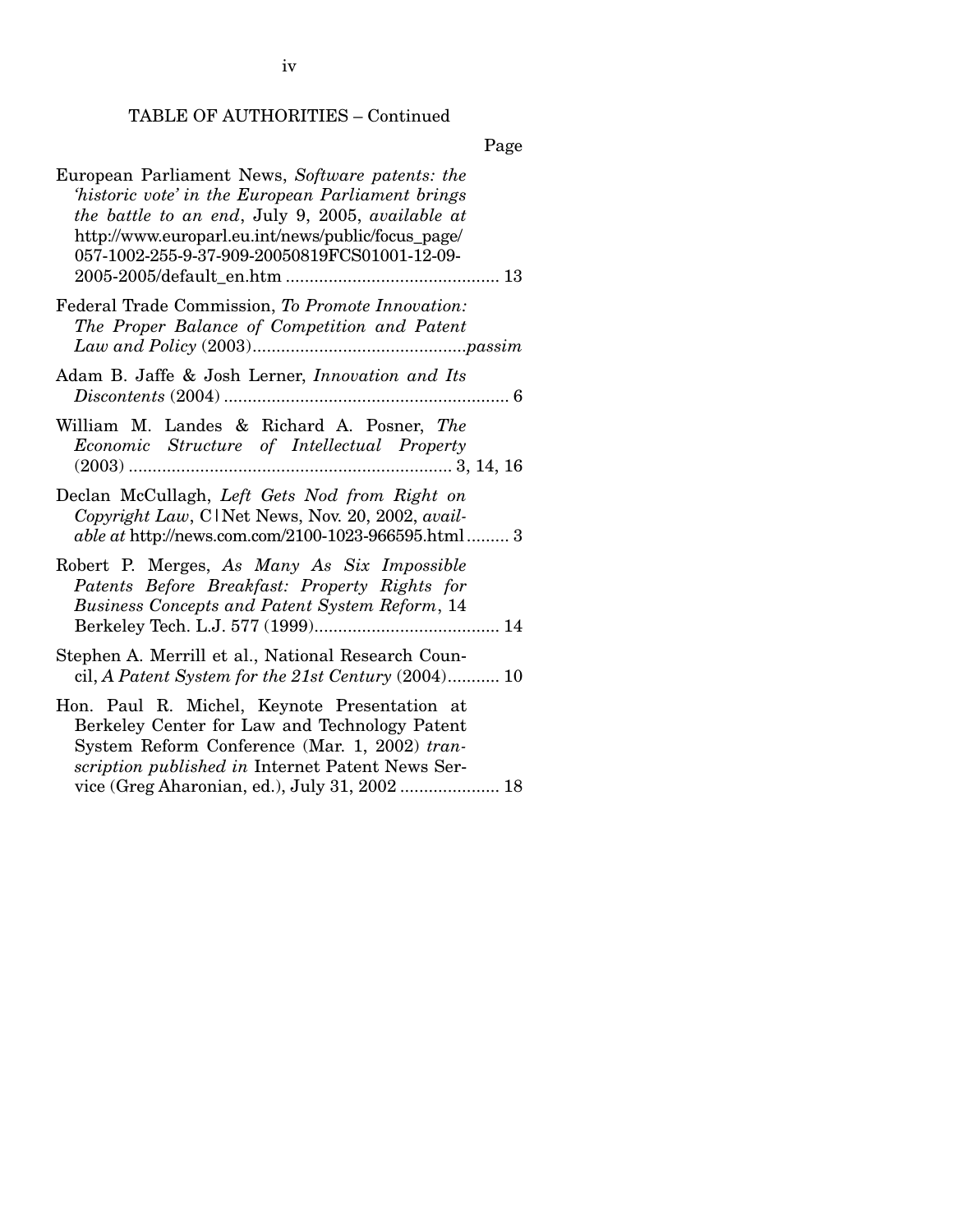# TABLE OF AUTHORITIES – Continued

v

|                                                                                                                                                                                                                  | Page |
|------------------------------------------------------------------------------------------------------------------------------------------------------------------------------------------------------------------|------|
| Craig A. Nard, Toward a Cautious Approach to<br>Obeisance: The Role of Scholarship in Federal<br>Circuit Patent Law Jurisprudence, 39 Houston L.<br>Rev. 667 (2002)                                              |      |
| Notice of Roundtable on Computer-Implemented<br>Business Method Patent Issues, 65 Fed. Reg.                                                                                                                      |      |
| President's Commission on the Patent System, To<br>Promote the Progress of Useful Arts in an Age of                                                                                                              |      |
| Cecil D. Quillen, Jr. & Ogden H. Webster, Continu-<br>ing Patent Applications and Performance of the<br>U.S. Patent and Trademark Office, 11 Fed. Cir.                                                           |      |
| Giles S. Rich, Congressional Intent - Or, Who Wrote<br>the Patent Act of 1952 in Patent Procurement and                                                                                                          |      |
| David Streitfeld, Note: This Headline is Patented,                                                                                                                                                               |      |
| John R. Thomas, The Patenting of the Liberal<br>Professions, 40 B.C. L. Rev. 1139 (1999)11                                                                                                                       |      |
| U.S. Patent and Trademark Office, Corporate Plan                                                                                                                                                                 |      |
| U.S. Patent No. 5,794,207 (issued Aug. 11, 1998)  9                                                                                                                                                              |      |
| "Should Patents be Granted for Computer Software<br>or Ways of Doing Business?" The Government's<br>Conclusion, United Kingdom Patent Office, March<br>2001, <i>available at http://www.patent.gov.uk/about/</i> |      |
|                                                                                                                                                                                                                  |      |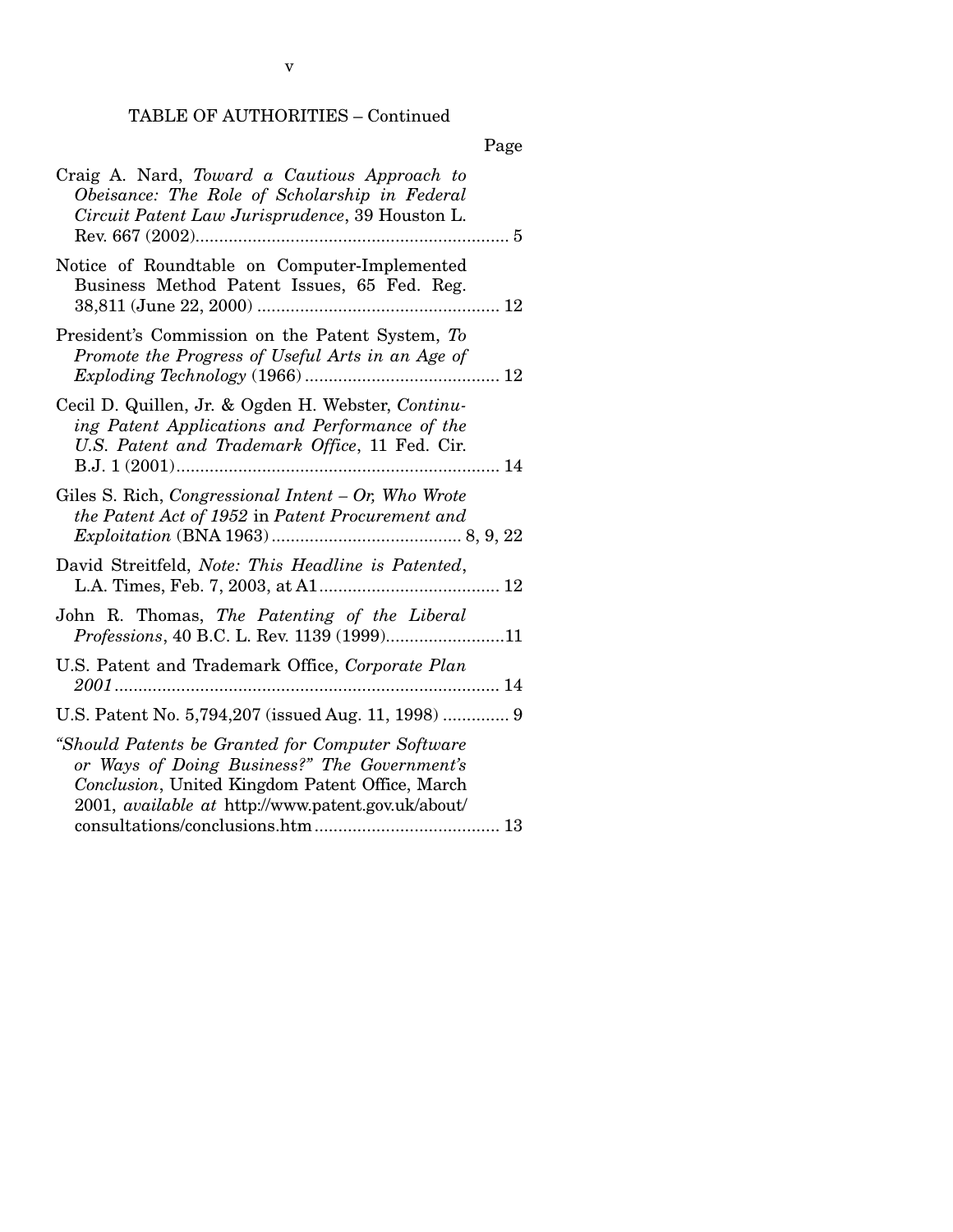# **BRIEF FOR** *AMICUS CURIAE* **COMPUTER & COMMUNICATIONS INDUSTRY ASSOCIATION IN SUPPORT OF PETITIONERS**

 The Computer & Communications Industry Association (CCIA) submits this brief as *amicus curiae* in support of Petitioners eBay Inc. and Half.com, Inc., and respectfully requests that the Federal Circuit be reversed.

> --------------------------------- ♦ --------------------------------- **INTEREST OF** *AMICUS*

 The Computer & Communications Industry Association is a non-profit trade association dedicated to open markets, open systems, and open networks. CCIA members participate in many sectors of the computer, information technology, and telecommunications industries and range in size from small entrepreneurial firms to the largest in the industry.<sup>1</sup> CCIA members use the patent system regularly, and depend upon it to fulfill its constitutional purpose of promoting innovation. CCIA is increasingly concerned that the patent system has expanded without adequate accountability and oversight.

 This brief addresses how the Federal Circuit's standard for injunctive relief reflects and reinforces other problematic Federal Circuit decisions. Neither CCIA nor its members have a direct financial interest in the outcome of this litigation. However, allowing the Federal Circuit's

 $\frac{1}{2}$  Counsel for a party did not author this brief in whole or in part. No person or entity other than CCIA, its members, or its counsel made a monetary contribution to the preparation or submission of this brief. Counsel for all parties have consented to the filing of this brief and letters of consent have been submitted to the Clerk of the Court.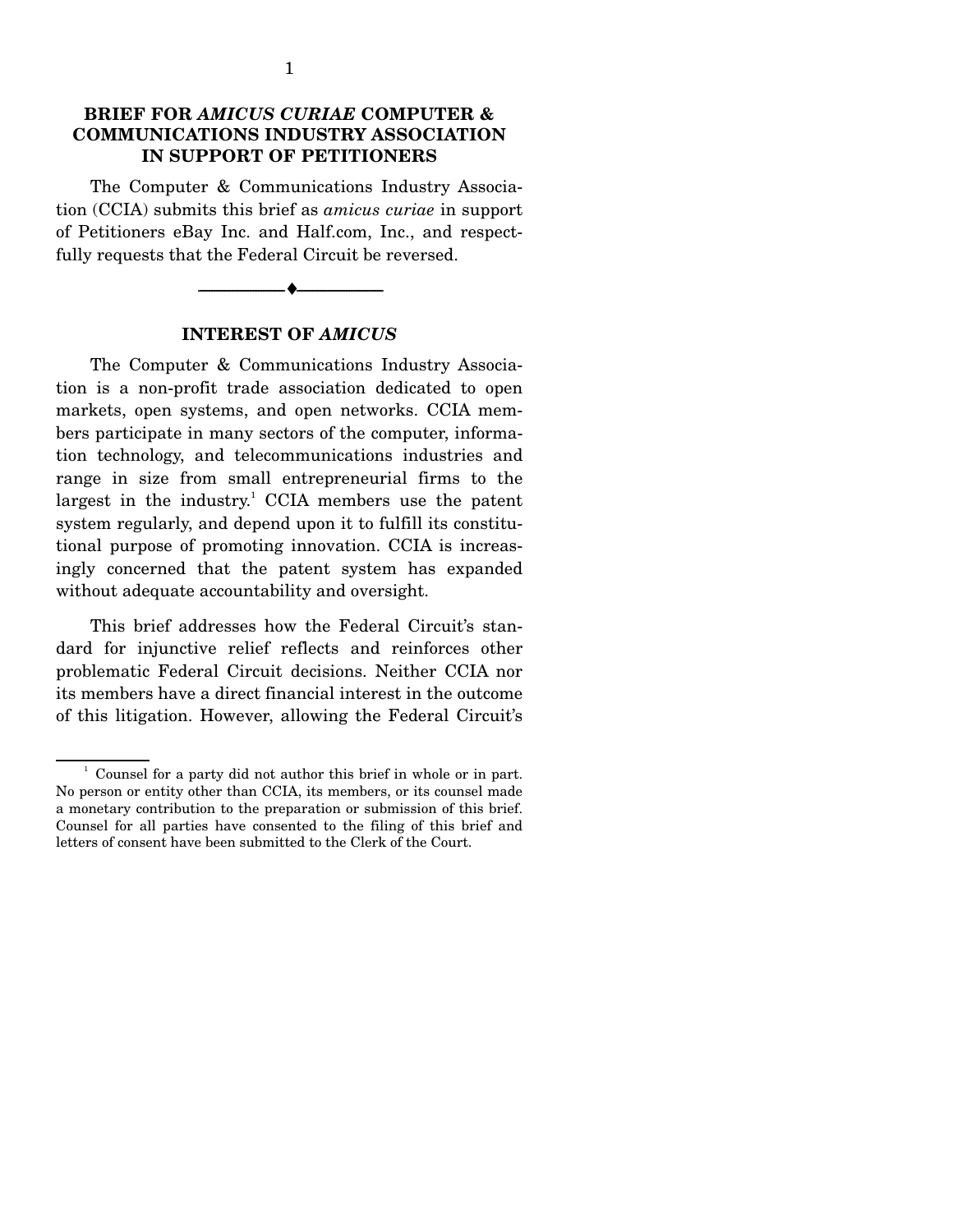decision to stand would subject CCIA members to increased patent litigation, burden information technology and software, and undermine the legitimacy of the patent system as a whole.

### **SUMMARY OF ARGUMENT**

--------------------------------- ♦ ---------------------------------

 The first issue presented in this case is whether the standard for injunctive relief in patent cases as articulated in 35 U.S.C. § 283 is consistent with general principles of equity or there should be a *sui generis* standard of automatic injunctive relief as articulated below by the U.S. Court of Appeals for the Federal Circuit. The second issue is whether the Court should reconsider precedent on patent injunctions, namely, *Continental Paper Bag Co. v. Eastern Paper Bag Co*., 210 U.S. 405 (1908). *Amicus* CCIA argues that the *sui generis* standard manufactured by the Federal Circuit conflicts with Section 283. CCIA does not believe that *Continental Paper Bag* conflicts with this principle, as its language is largely dicta, and it has been superseded by the 1952 rewrite of the Patent Act. If this Court concludes, however, that *Continental Paper Bag*  cannot be rationalized with Section 283, then it is the former that must give way.

 The Federal Circuit's standard of automatic injunctive relief is fundamentally hostile towards complex products, especially today's extremely complex, systems-based digital information technology. The value of a deeply embedded patented function or component may be miniscule in relation to the value of the finished product and the costs of bringing it to market. Under such conditions, the extraordinary leverage accorded by automatic injunctive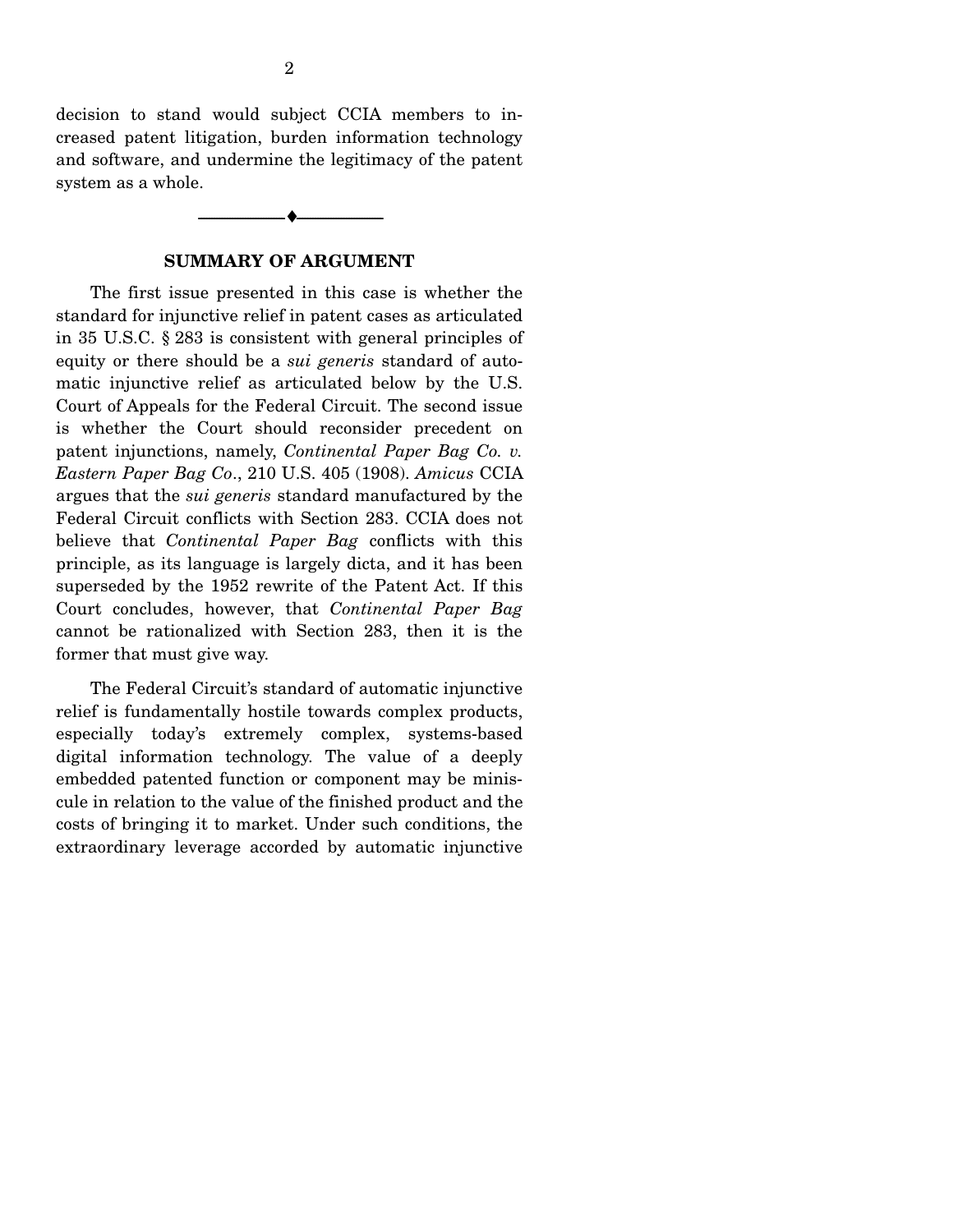relief enables the patentee to extract settlements that approach the costs of shutting down an entire product line, far in excess of what a reasonable royalty is likely to be.

 The undue leverage afforded by automatic injunctive relief belongs to a larger set of interrelated problems that are having a profound, often negative effect on intellectual property practice in the information technology sector. These problems are manifestations of the Federal Circuit's doctrinal championing of patent rights without due consideration for the economic characteristics of different innovation environments and the inevitable dangers that a rigid jurisprudence poses to large segments of the economy.

 Following its unique bureaucratic imperative, the Federal Circuit has become, in the words of Judge Posner, "a booster of its specialty."<sup>2</sup> While championing the expansion in scope and scale of the patent system, the Federal Circuit has instituted a narrowed stewardship, which along with the institutional biases that result from a feefunded U.S. Patent and Trademark Office (PTO), has resulted in a system that operates in a dangerously selfserving manner.

 The Federal Circuit's expansionist jurisprudence has unbalanced and distorted the U.S. patent system, especially as it affects information technology, software, and business services. In effect, it has transformed patent law

<sup>&</sup>lt;sup>2</sup> Declan McCullagh, Left Gets Nod from Right on Copyright Law, C|Net News, Nov. 20, 2002, *available at* http://news.com.com/2100- 1023-966595.html. *See also* William M. Landes & Richard A. Posner, *The Economic Structure of Intellectual Property Law* 335 (2003) ("The Federal Circuit has indeed turned out to be a pro-patent court in comparison to the average of the regional courts that it displaced . . . ").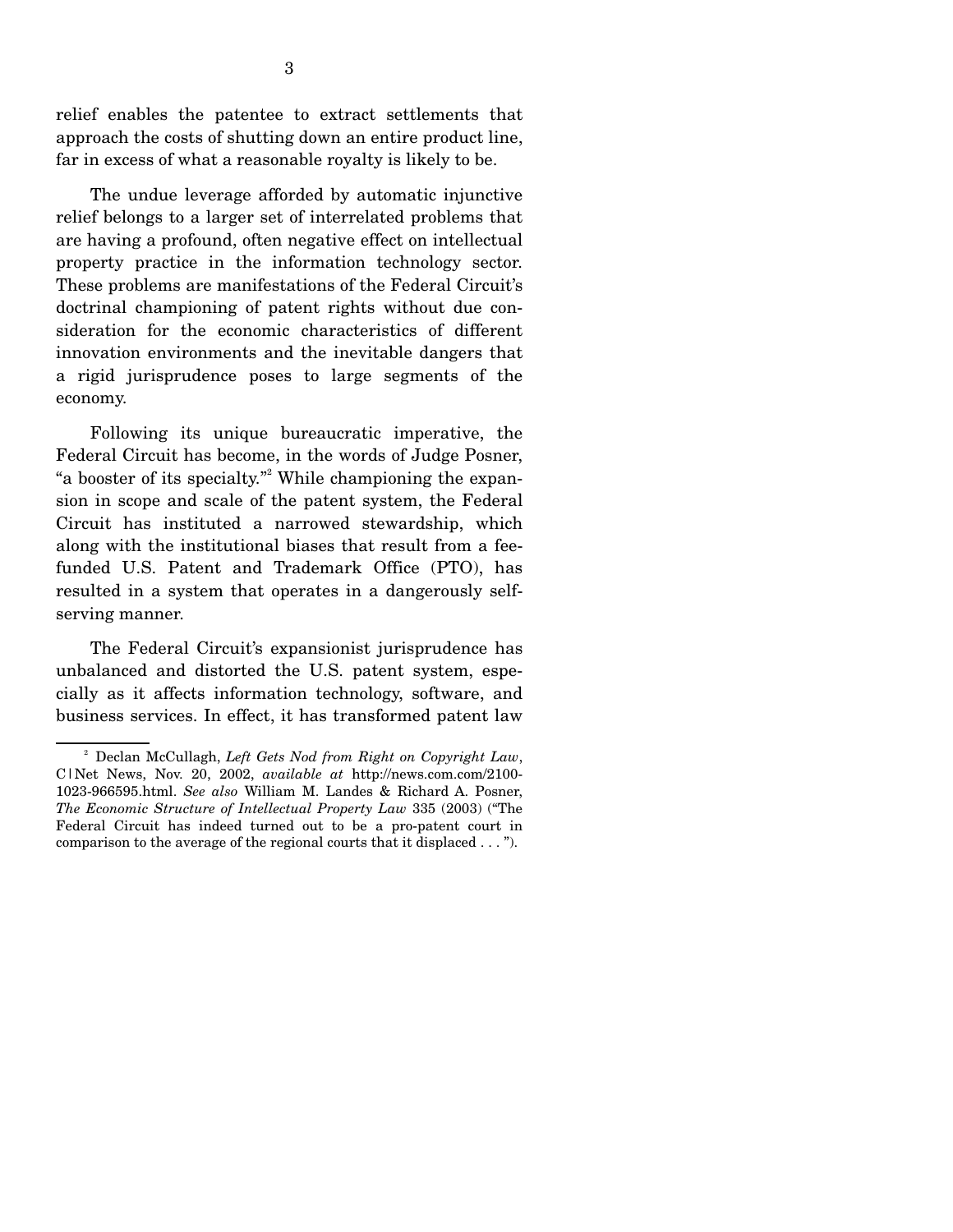from a rigorous technical specialty into a general law of novelty that reaches into every sector and all aspects of human activity. The Federal Circuit has made patents more potent, easier to get and assert, and available for an unlimited range of subject matter. In addition, the PTO's own bureaucratic incentives have led it to grant patents in increasing number, and arguably, decreasing quality.

 Together, these phenomena promote an inflationary spiral of patents in the information technology industry, fed by a perceived need and demand to assemble everlarger patent portfolios. These effects produce anticompetitive behavior, foster more litigation, and undermine innovation.

 It is against this backdrop of extraordinary growth and distortion that the Federal Circuit has endorsed a manifestly inappropriate standard for injunctive relief. Accordingly, the Federal Circuit should be reversed.

#### **ARGUMENT**

--------------------------------- ♦ ---------------------------------

# **I. The Automatic Injunction Rule Exacerbates Existing Problems In The Patent System.**

 A recent study by the Federal Trade Commission (FTC) confirmed what many technologists have long believed: the U.S. patent system contains deep flaws that prevent it from efficiently performing its constitutional purpose of promoting the progress of science and the arts, particularly with respect to complex technologies. *See generally* Federal Trade Commission, *To Promote Innovation: The Proper Balance of Competition and Patent Law and Policy* (2003) (FTC Report). Some of the problems flow from structural biases at the Patent and Trademark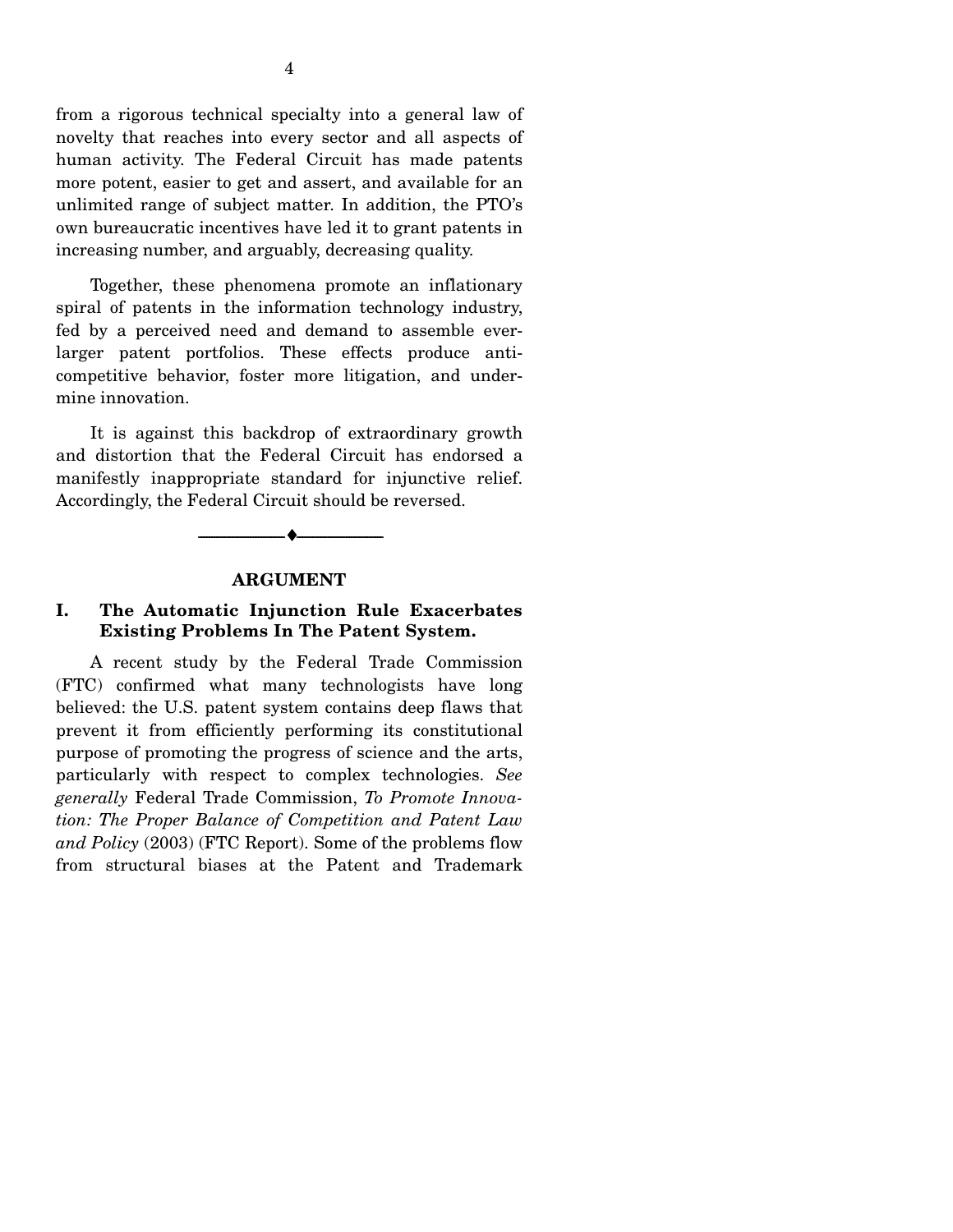Office. Others are rooted in a pattern of questionable Federal Circuit decisions that has made patents overly attractive, thereby increasing demand and putting pressure on a system that already resolves many questions in favor of patent applicants and holders. The automatic injunction rule fashioned by the Federal Circuit in the decision below significantly amplifies these other problems by placing a dangerously powerful weapon in the hands of a patentee who, but for the Federal Circuit's and the PTO's expansive policies, might not hold the patent to begin with.

 Through ritual invocation of the patent incentive while ignoring external precedent, scholarly literature and empirical economic evidence,<sup>3</sup> the Federal Circuit has proved not only a booster of patents but a guardian of a lawyer's patent system, narrowly focused on the individual case but blind to the effects of patents on particular fields and indifferent to aggregate economic impact. This unsupervised expansion has triggered a staggeringly expensive arms race. As expressed by two prominent economists of innovation, "we converted the weapon that a patent represents from something like a handgun or a pocket knife into a bazooka, and then started handing out the

<sup>&</sup>lt;sup>3</sup> The Federal Circuit's insularity is confirmed by research showing its reluctance to cite scholarship or even judicial decisions other than its own. Craig A. Nard, *Toward a Cautious Approach to Obeisance: The Role of Scholarship in Federal Circuit Patent Law Jurisprudence*, 39 Houston L. Rev. 667, 678-81 (2002). Unfortunately, the Federal Circuit's bottleneck position inhibits robust policy debate. Companies, academics, and practitioners alike are reluctant to speak critically of a court that has a near monopoly on patent law and a record of activism. All are acutely aware that they will inevitably appear before the court as advocates in particular cases and are understandably concerned about taking public positions that the court might view as antagonistic.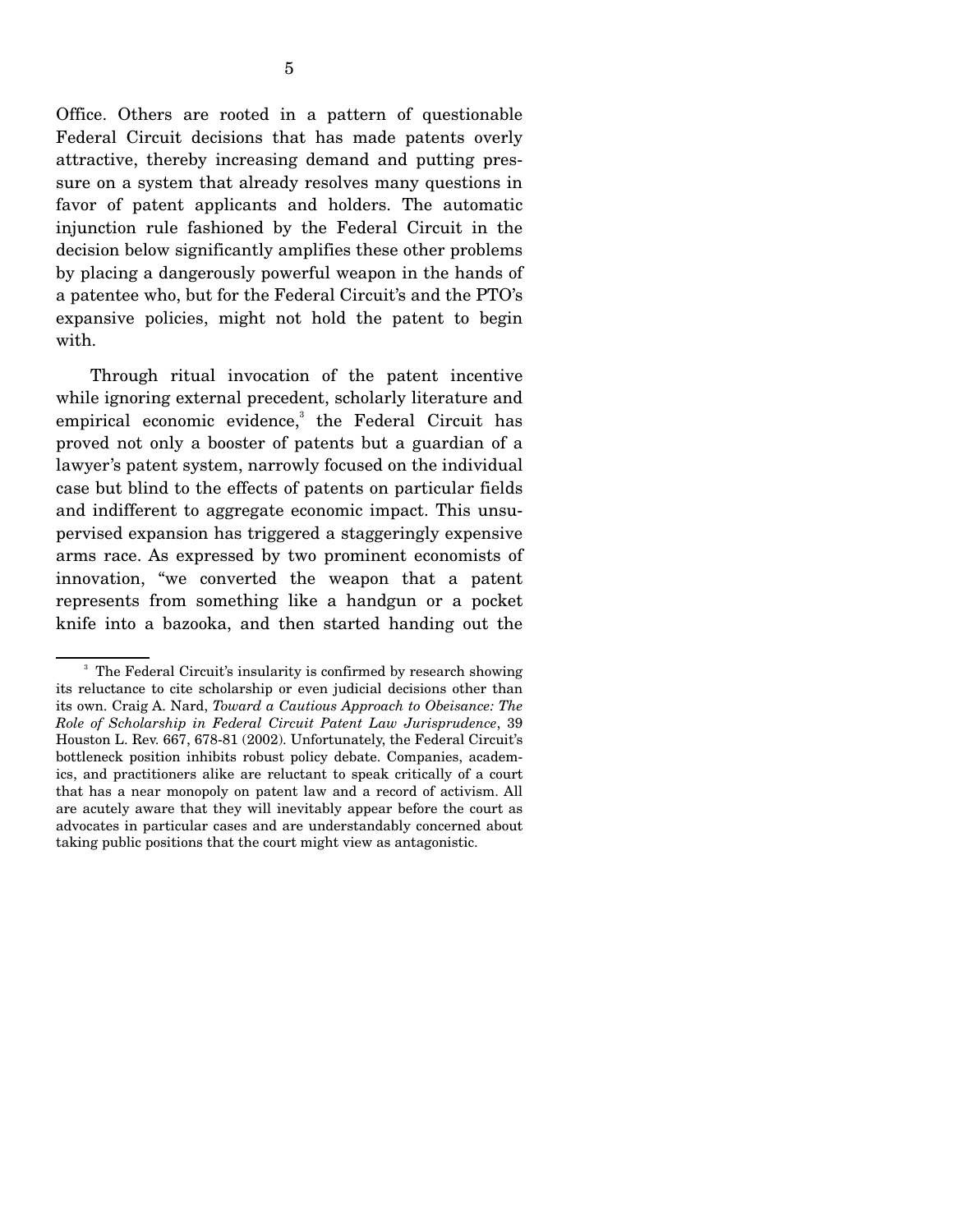bazookas to pretty much anyone who asked for one, despite the legal tests of novelty and non-obviousness." Adam B. Jaffe & Josh Lerner, *Innovation and Its Discontents* 35 (2004).

 By depriving district courts of the ability to fashion equitable relief, the Federal Circuit expresses misplaced confidence in an oversimplified vision of the patent system. As conceived by the Federal Circuit, the patent system need not attend to detail, nuance, circumstance, or change. This simplification of the rule of automatic injunctive relief is part of a pattern that includes issues raised by two other cases before this Court:

 (1) The collapse of subject matter eligibility into the utility standard. *See State Street Bank & Trust Co. v. Signature Fin. Group Inc.*, 149 F.3d 1368 (Fed. Cir. 1998). This problem is currently before the Court in *Laboratory Corp. v. Metabolite Labs., Inc*., No. 04-607; and

 (2) The emasculation of the nonobviousness standard by requiring a documented suggestion or motivation to combine in order to find a combination of known elements obvious. This issue is presently the subject of a petition for certiorari in *KSR International v. Teleflex, Inc.*, No. 04-1350.

 The principles expressed by the Federal Circuit in these cases leverage each other by making patents more potent, easier to get and assert, and available for an unlimited range of subject matter.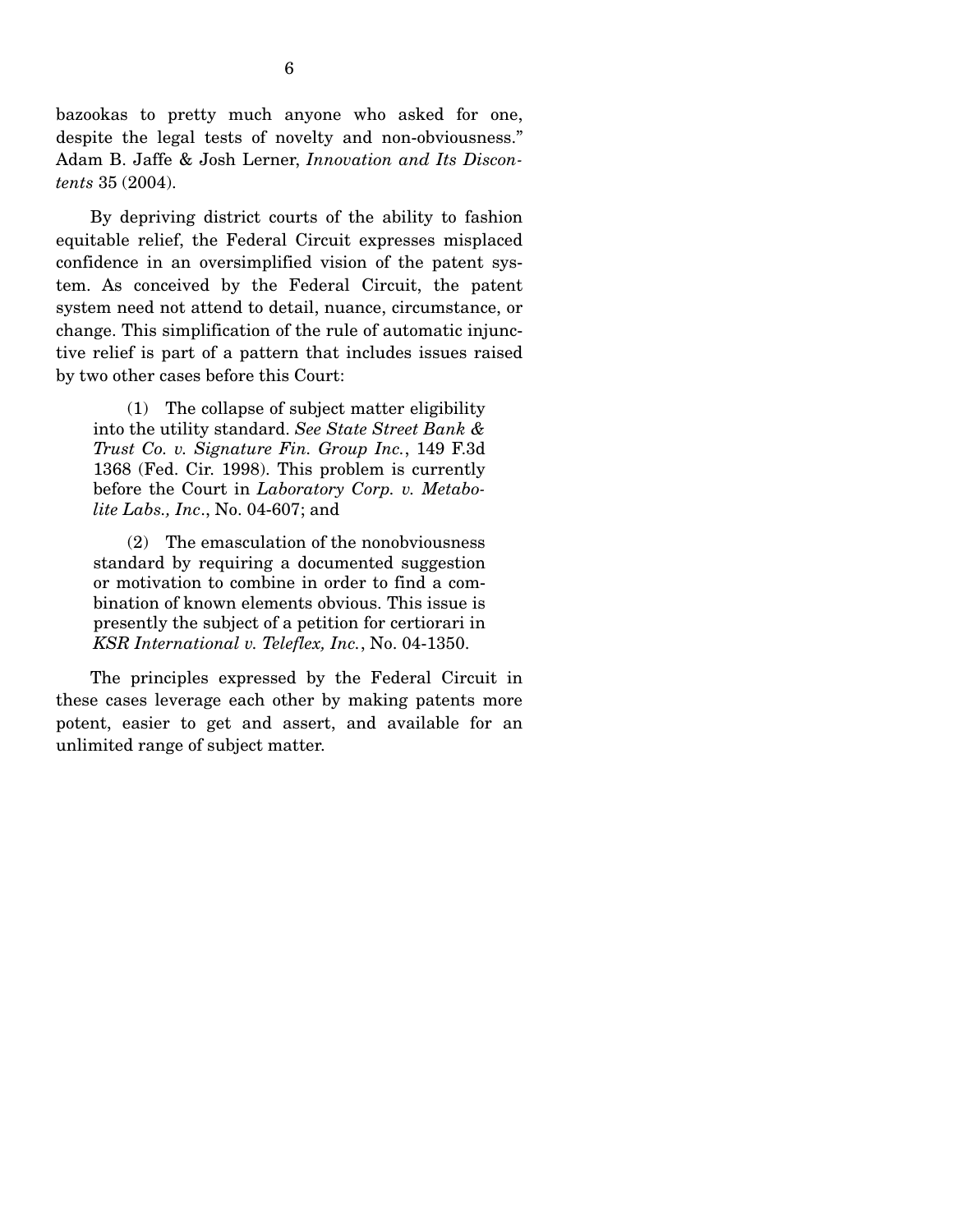# **A. The Federal Circuit Has Made Patents More Potent.**

 By requiring injunctive relief, the Federal Circuit has made patents extraordinarily potent. Under general principles of equity, injunctive relief may well make sense in many circumstances, particularly where there is a close correlation between patents and products. However, the Federal Circuit's automatic rule removes the opportunity to examine the full range of factors that courts of equity normally consider. It demands ignorance of the economic realities of the situation, while depriving defendants of their interests in equity and district courts of their equitable powers.

 In information technology, an infringing function may represent only an infinitesimal fraction of the value of a marketed product that embodies a complex technology. *See*  FTC Report, ch. 3, at 52. In determining damages, a court can evaluate the importance of the infringing function relative to the product as a whole. However, if injunctions are automatic, a patent on a single deeply embedded function can suddenly freeze an entire product line. The loss of the product line may well be catastrophic for the manufacturer, who faces the burden of extracting infringing functionality once a product has been designed, tested, debugged, packaged, and put on the market. In this context, economies of scale and scope, which have brought the benefits of information technology to millions at low cost, become a vulnerability. A single obscurely embedded patent can hold hostage an enormous sunk investment in manufacturing, distribution, and marketing of a costly, feature-rich, product. Under such circumstances, the mere threat of an injunction carries enormous weight, tilting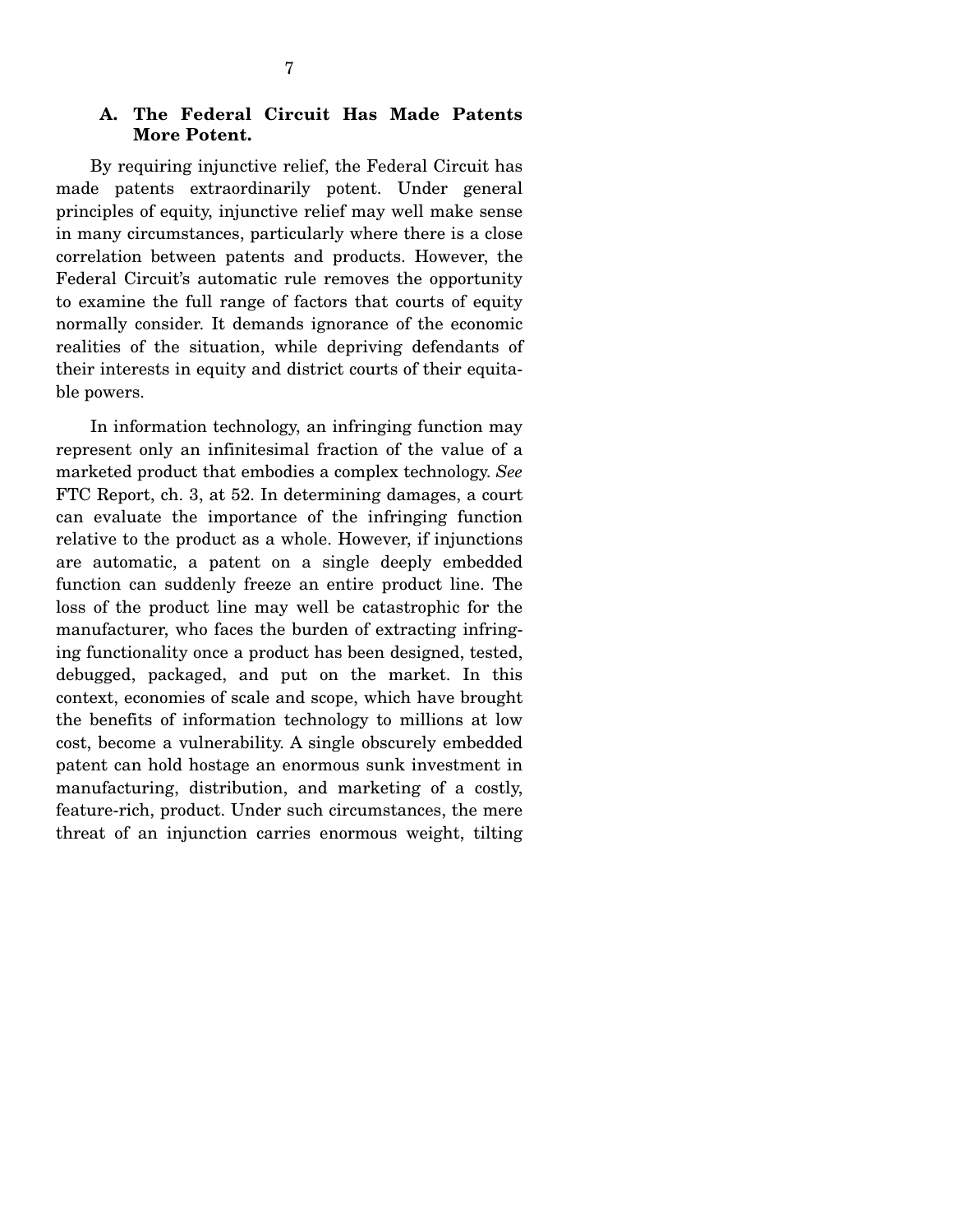the negotiating table against the manufacturer in proportion to its investment.

 In effect, this leverage allows the patent owner to freeride on the innovation investments of others. The power and leverage to radically disrupt innovation and commerce in complex technologies is an unneeded and dangerous add-on to the patent incentive. This form of extortionate leverage does not exist as a practical matter in discrete technologies, and judges should not be forced to require it in complex technologies.

 Even if the patent system were perfect in all possible respects, the Federal Circuit failed to justify its deviation from normal principles of equity. But the patent system is far from perfect. Other problematic decisions by the Federal Circuit and the institutional biases of the PTO multiply the damage caused by the automatic injunction rule.

# **B. The Federal Circuit Has Made Patents Easier To Get.**

 Prior to the Patent Act of 1952, the Supreme Court articulated a very high standard for patentability: an invention must evidence a "flash of creative genius" to merit a patent. *Cuno Eng'g Corp. v. Automatic Devices Corp.*, 314 U.S. 84, 91 (1941). The current Act, drafted by two patent attorneys assigned to serve as staffers, *see*  Giles S. Rich, *Congressional Intent – Or, Who Wrote the Patent Act of 1952* in *Patent Procurement and Exploitation* 61, 68 (BNA 1963), contained the present language on the "person having ordinary skill in the art" (PHOSITA) test, which effectively buried the subjective determination within a superficially objective standard while putting the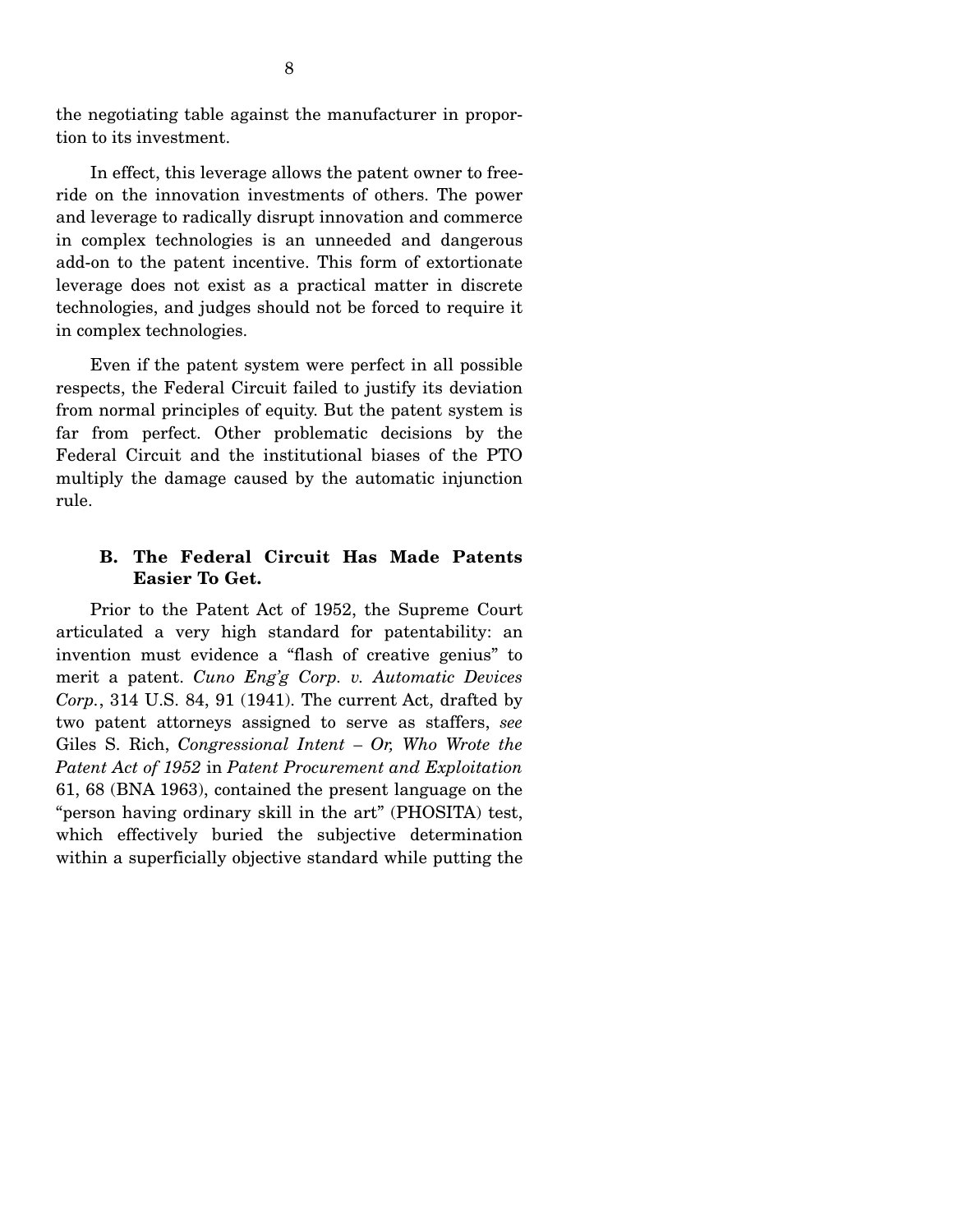burden of showing obviousness on the examiner. *See* 35 U.S.C. § 103(a). This test appeared to overrule the Court's *Cuno* standard. The Court interpreted this new standard in its 1966 *Graham* trilogy. *Compare* Rich, *supra*, at 76 n.21 *with Graham v. John Deere Co.*, 383 U.S. 1, 15 (1966) (quoting § 103(a)). *See also United States v. Adams*, 383 U.S. 39 (1966).

 The Federal Circuit has since further lowered the standard by holding that combinations of known art are not rendered obvious unless there exists a specifically documented suggestion or motivation to combine them. *See Arkie Lures, Inc. v. Gene Larew Tackle, Inc.*, 119 F.3d 953, 957 (Fed. Cir. 1997); *In re Lee*, 277 F.3d 1338, 1345 (Fed. Cir. 2002) (rejecting "common knowledge and common sense" in favor of requiring documentation). While purporting to reduce subjectivity, the requirement of documentation effectively sidesteps the PHOSITA test and reduces nonobviousness into a mere elaboration of the novelty requirement. Combinations of known art are enormously important in information technology where new elements are rare and most innovation routinely combines known elements in new configurations and designs. Many Internet patents are in effect combinations of the Internet and known business practices. *See, e.g.*, U.S. Patent No. 5,794,207 (issued Aug. 11, 1998) (reverse auctions on the Internet). The FTC has recommended that this special permissive treatment of combinations be eliminated. *See* FTC Report, Exec. Summ. at 11-12 (Recommendation  $3b$ <sup>4</sup>.

<sup>4</sup> This issue is presented in the petition before the Court in *KSR International v. Teleflex, Inc.*, No. 04-1350.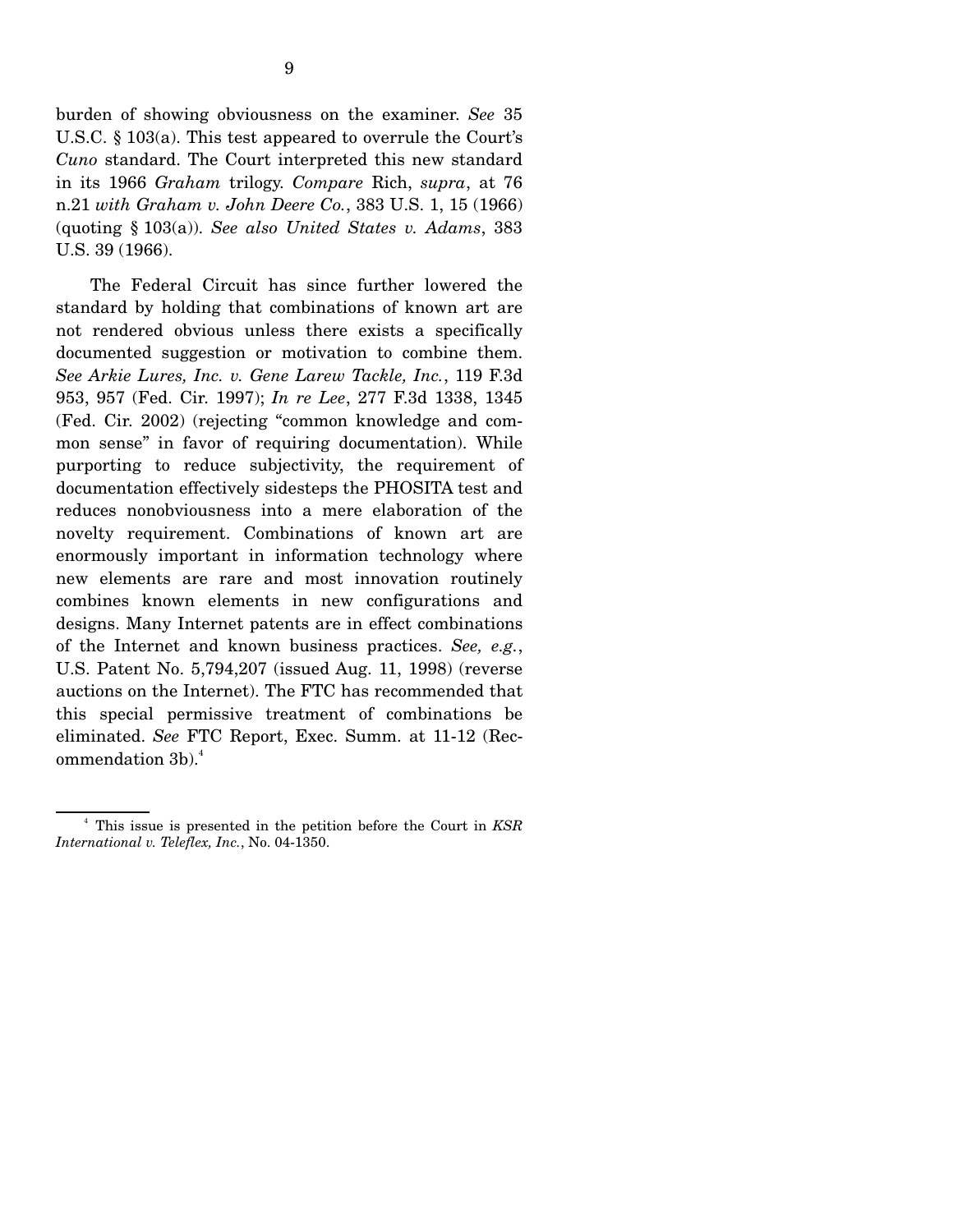The Federal Circuit has also liberalized the standard for nonobviousness in the application of the secondary factors enumerated in *Graham*, 383 U.S. at 16. The FTC report recommends a reformulation of the commercial success factor to ensure that commercial success is attributable to the patent in question rather than other circumstances or product features. *See* FTC Report, Exec. Summ. at 11 (Recommendation 3a).

# **C. The Federal Circuit Has Made Patents Easier To Assert.**

 In addition to making patents easier to get, the Federal Circuit has made patents easier to assert by cloaking them in an artificially enhanced presumption of validity, so that challengers must show by "clear and convincing" evidence that the patent should not have been granted. *Connell v. Sears, Roebuck & Co*., 722 F.2d 1542, 1549 (Fed. Cir. 1983).

 The strength of this presumption is not justified because of the ex parte nature of the examination, the limited time available to the examiner, and the fact that the burden is on the examiner to show that the applicant is not entitled to a patent. *See* FTC Report, Exec. Summ. at 8-10 (Recommendation 2) (proposing adoption of "preponderance of the evidence" standard); *id.*, ch. 5, at 26. The unjustified presumption compounds the problem of declining patent quality, as is evidenced most clearly in the information technology sector. *See* Stephen A. Merrill et al., National Research Council, *A Patent System for the 21st Century* 44-48 (2004). This artificially elevated presumption of validity provides patent holders undue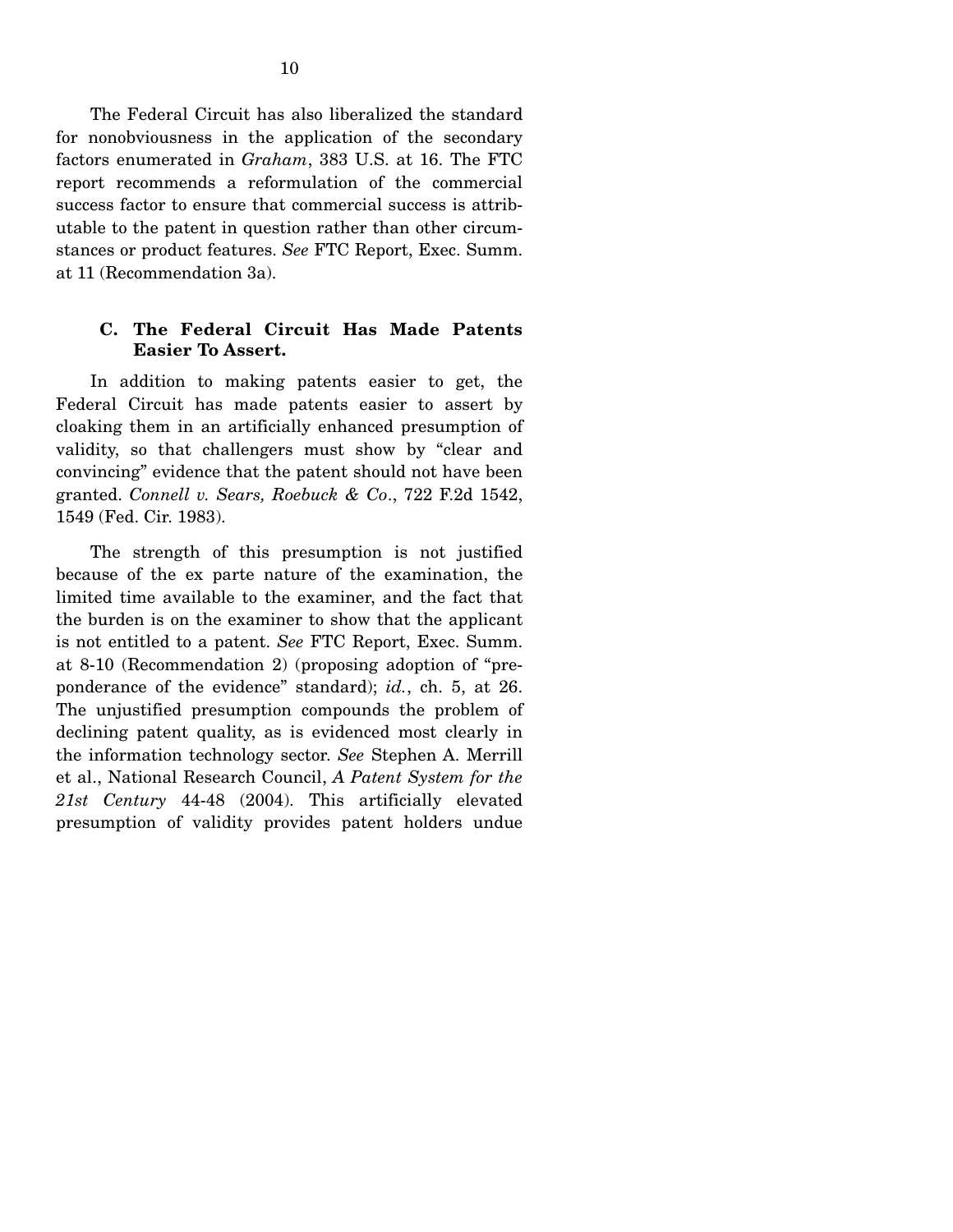leverage and gives speculators an incentive to acquire and assert questionable patents.

# **D. The Federal Circuit Has Made Patents Available For An Unlimited Range of Subject Matter.**

 The controversial extension of patents to pure software and then to business methods is the product of Federal Circuit decisions that conspicuously sidestep Supreme Court precedent.<sup>5</sup> *See Gottschalk v. Benson*, 409 U.S. 63 (1972); *Parker v. Flook*, 437 U.S. 584 (1978); *Diamond v. Diehr*, 450 U.S. 175 (1981). By virtually abolishing subject matter limitations on the patent system in a series of cases culminating in *State Street Bank & Trust Co. v. Signature Fin. Group Inc.*, 149 F.3d 1368 (Fed. Cir. 1998) and *AT&T Corp. v. Excel Communications, Inc*., 172 F.3d 1352 (Fed. Cir. 1999), the Federal Circuit has single-handedly transformed patent law from an exceptionalist regime tailored to technology to a generalist regime for all areas of human activity. *See* John R. Thomas, *The Patenting of the Liberal Professions*, 40 B.C. L. Rev. 1139, 1163-64 (1999).

 Yet the extension in these new directions – on the one hand into the many elements of software and, on other hand, into non-technical business processes – has overwhelmed the administration of the patent system. Because

<sup>5</sup> As CCIA and other *amici*, including IBM Corporation, argued to this Court in *Laboratory Corp. v. Metabolite Labs., Inc.*, No. 04-607, the judicial allowance of business method patents, justified by an out-ofcontext quote from a Congressional committee report, has created more uncertainty and competitive concerns than any other recent development in patent law.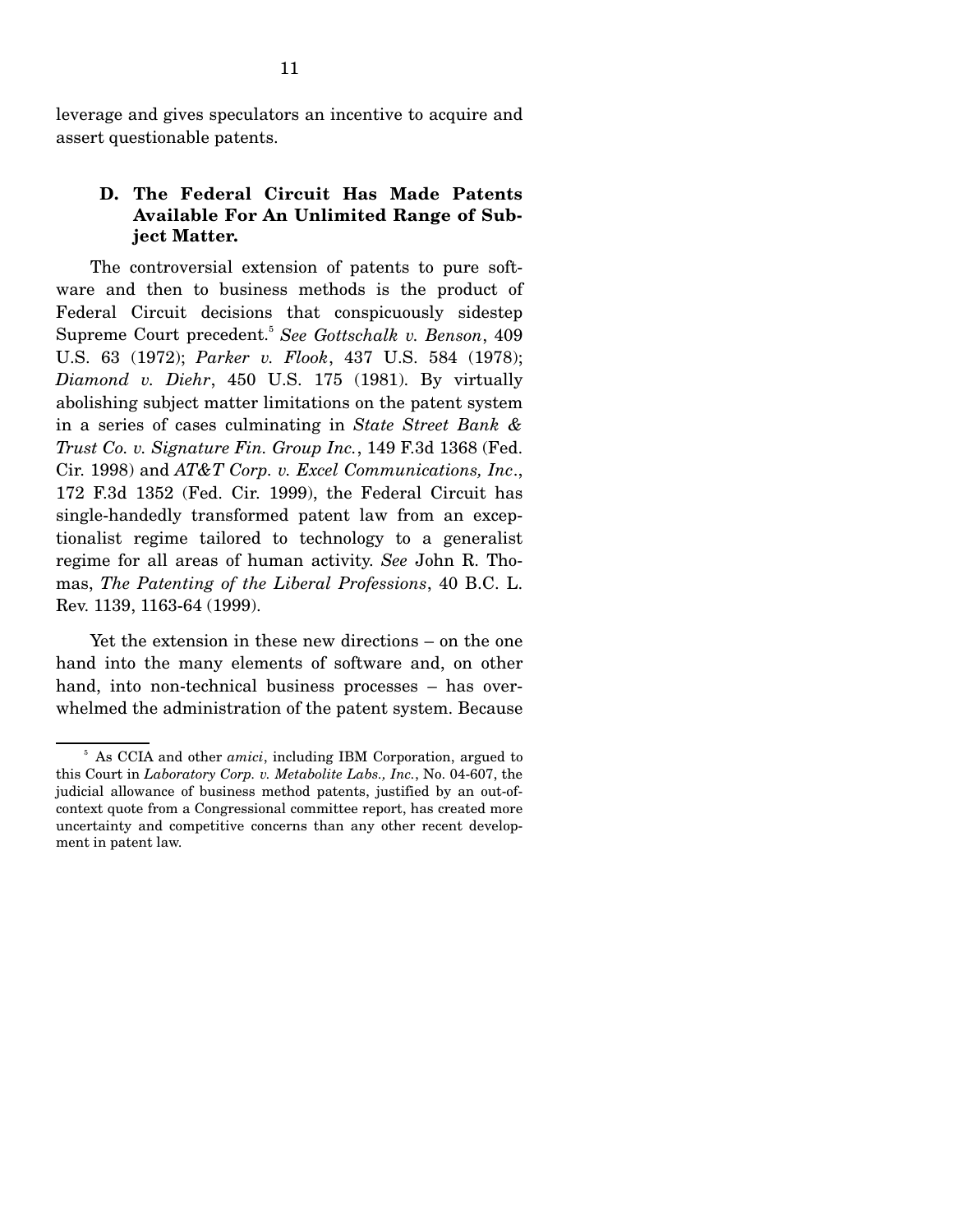software functions at so many different levels of granularity ranging from code-level algorithms to program features to business methods (most of which are implemented in software), it creates opportunities for claiming patents at multiple overlapping levels of abstraction.

 Nearly forty years ago, a Presidential Commission warned against software patents because "all inventions should meet the statutory provisions for novelty, utility and unobviousness and [software] cannot readily be examined for adherence to these criteria." President's Commission on the Patent System, *To Promote the Progress of Useful Arts in an Age of Exploding Technology* § IV (1966). The poor quality of the business method patents granted in the wake of *State Street* spurred the PTO to launch a special initiative that included a second level of review. *See* Notice of Roundtable on Computer-Implemented Business Method Patent Issues, 65 Fed. Reg. 38,811, 38,112 (June 22, 2000). According to the PTO director, this initiative cut the allowance rate in target class 705 ("Electronic Commerce") from 75% to 25%. *See*  David Streitfeld, *Note: This Headline is Patented*, L.A. Times, Feb. 7, 2003, at A1. Despite this remarkable impact, indicating both the effectiveness of the program and the dire need for quality control, and an FTC recommendation that the practice be expanded to other economically important areas, second-level review has not been formally introduced outside of class 705. *See* FTC Report, Exec. Summ. at 14 (Recommendation 5c).

 The patent system's expansion into business methods has engendered the most common and visible complaints about patent quality and the negative effects of patenting. The FTC sector-by-sector analysis shows that patent quality and the role of the patent system in innovation is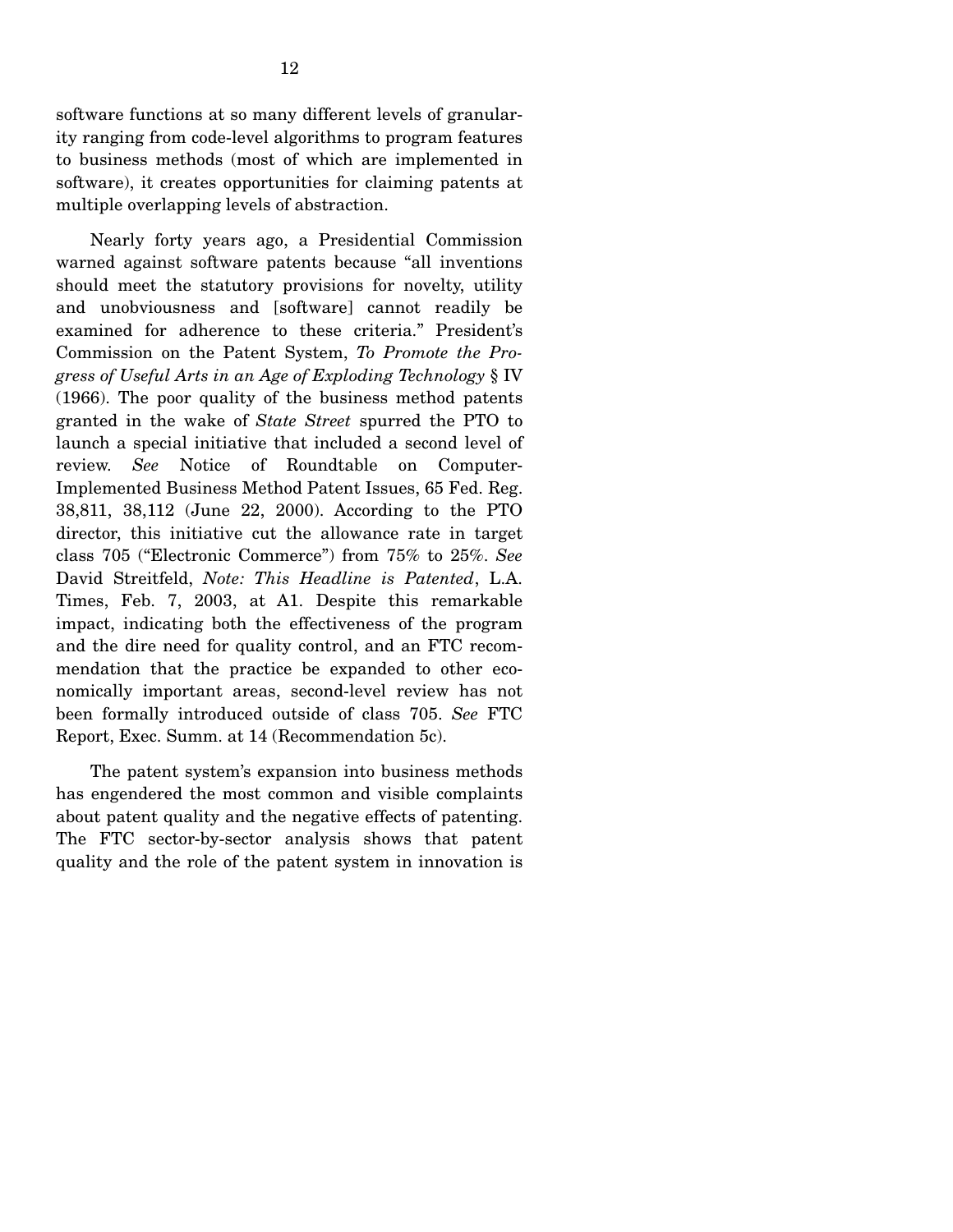perceived most negatively in the software and Internet sector. *Id.*, ch. 3, at 44. Accordingly, the FTC recommends considering "possible harm to competition – along with other possible benefits and costs – before extending the scope of patentable subject matter." *Id.*, Exec. Summ. at 14 (Recommendation 6) (capitalization omitted). The negative U.S. experience with patents in these areas has crystallized consensus in Europe against business method patents, and contributed to the failure of a directive on "computer-implemented inventions" that would have validated the European Patent Office's relaxed standards on software patents.<sup>6</sup> The difficulties experienced in the software and Internet sector contrast dramatically with the perceptions in the pharmaceutical industry, which views patents as essential to protecting products. *See id.*, ch. 3, at 14, 50-56.

### **E. The PTO's Bureaucratic Interests Undermine Patent Quality.**

 The constellation of automatic injunctive relief and other Federal Circuit decisions coincides with the shift to fee-funding for the PTO in 1990. Fee-based funding gives the agency an incentive to increase the overall number of patent applications, grants, and maintenance fees in order to maximize its budget. Fee-funding inspired a new

<sup>6</sup> *See* "*Should Patents be Granted for Computer Software or Ways of Doing Business?" The Government's Conclusion*, United Kingdom Patent Office, March 2001, *available at* http://www.patent.gov.uk/about/ consultations/conclusions.htm; European Parliament News, *Software patents: the 'historic vote' in the European Parliament brings the battle to an end*, July 9, 2005, *available at* http://www.europarl.eu.int/news/ public/focus\_page/057-1002-255-9-37-909-20050819FCS01001-12-09-2005-2005 /default\_en.htm.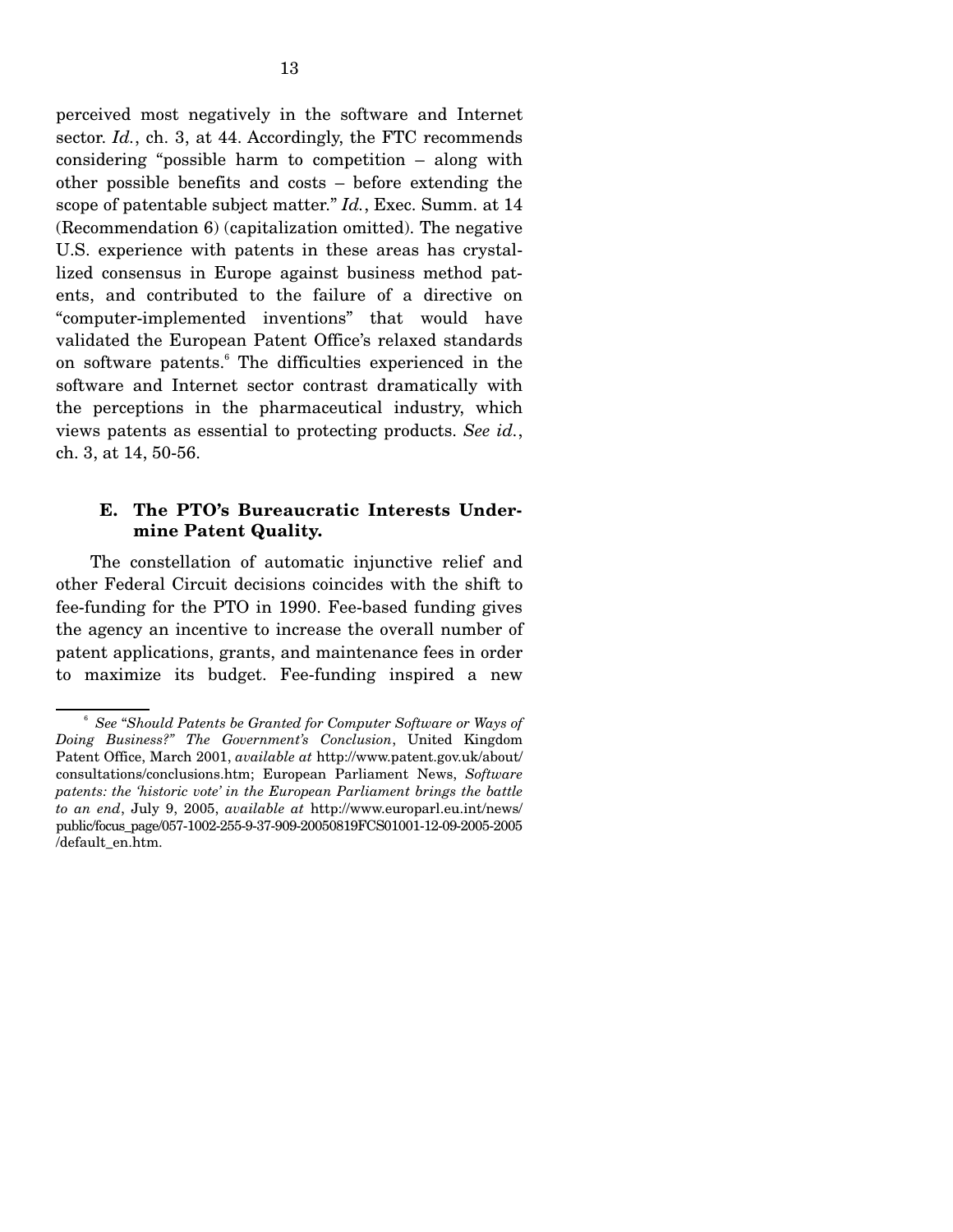mission for the PTO's patent business, "to help customers get patents" and an explicitly expansionist performance goal: "Help protect, promote and expand intellectual property rights systems throughout the United States and abroad." *See* U.S. Patent and Trademark Office, *Corporate Plan 2001*, at 18, 23.

 For example, the agency's internal incentive system rewards examiners for dispositions, thereby discouraging them from contesting claims (which only delays final dispositions). *See* Robert P. Merges, *As Many As Six Impossible Patents Before Breakfast: Property Rights for Business Concepts and Patent System Reform*, 14 Berkeley Tech. L.J. 577, 607 (1999). The result has been a significant diminishment in patent quality, as reflected in an allowance rate possibly as high as 97 percent when continuations are taken into account. *See* Cecil D. Quillen, Jr. & Ogden H. Webster, *Continuing Patent Applications and Performance of the U.S. Patent and Trademark Office*, 11 Fed. Cir. B.J. 1, 3  $(2001)$ .<sup>7</sup> Under the Federal Circuit rule, however, the threat of automatic injunctions will discourage firms from disputing these low quality patents.

<sup>&</sup>lt;sup>7</sup> The FTC, employing a PTO calculus, suggests that the rate is between 77-81 percent in recent years. *See* FTC Report, ch. 5, at 6 & n.42. Landes and Posner note that "these built-in tendencies for bias are exacerbated by the Federal Circuit's own bias in favor of upholding the validity of patents." Landes & Posner, *supra* note 2, at 352.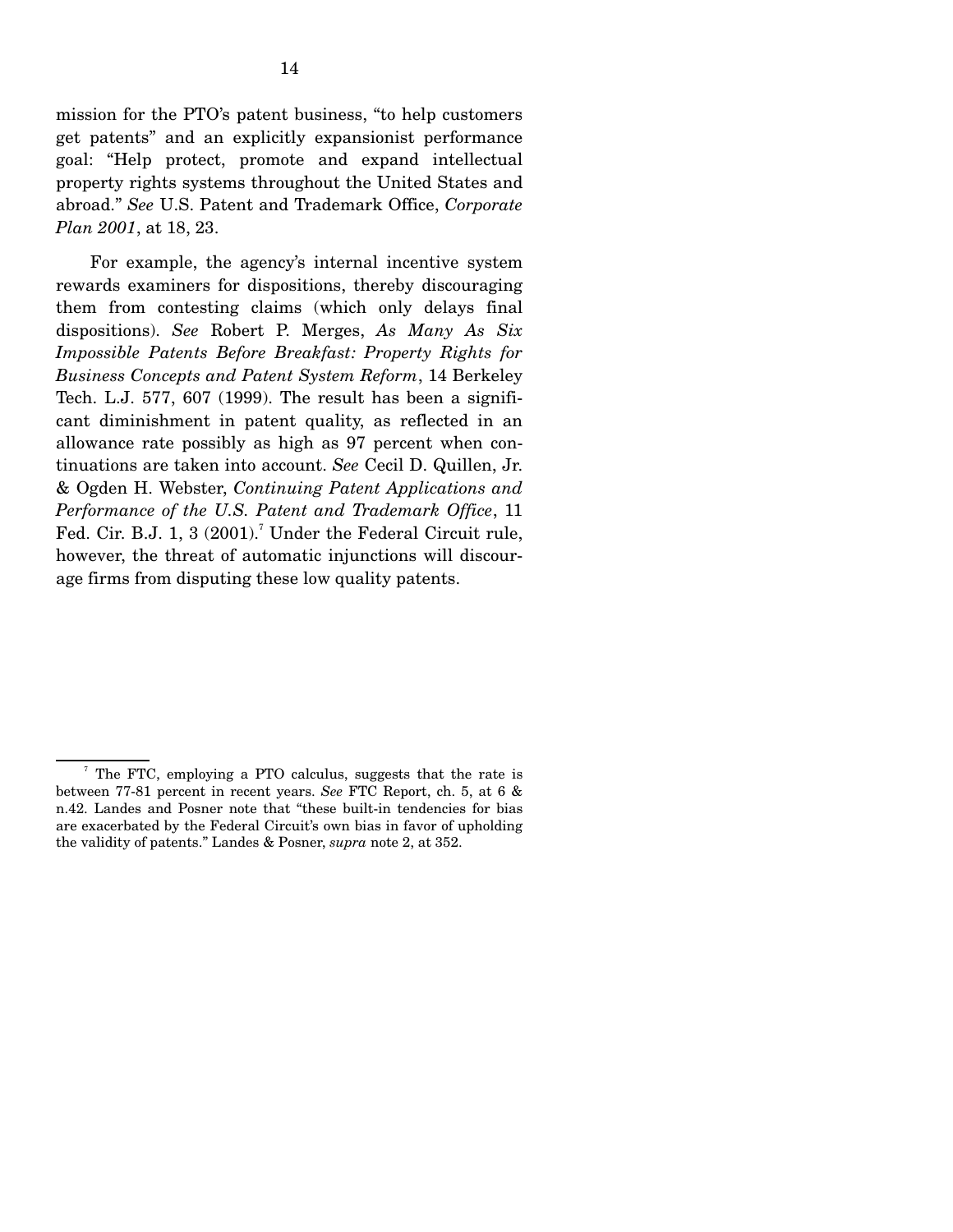# **II. By Exacerbating The Patent System's Problems, The Automatic Injunction Rule Encourages Litigation And Impedes Innovation.**

# **A. The Automatic Injunction Rule Encourages Litigation.**

 Given the inherently rich functionality of information technology, these phenomena – the automatic injunction rule, the Federal Circuit's other expansive patent jurisprudence, and the customer orientation of the PTO – have triggered a patent arms race. Facing potential liability on a vast scale, companies in the information technology sector hedge their bets by filing for hundreds of patents, expecting that "mutually assured destruction" will deter others from asserting patents against them. FTC Report, ch. 3, at 35-38.

 This deterrent value is increasingly formalized in cross-licenses and non-assertion agreements that provide insurance against litigation. These cross-licenses also create insurance against competition, however, by permitting companies with large portfolios to extract "balancing payments" from smaller competitors. To sustain crosslicensing, companies engage in "portfolio racing" to ensure a steady stream of patents into their portfolios. Hence, the demand for patents keeps rising, perpetuating the arms race.

 The density of patents in this innovation environment means that inadvertent infringement becomes unavoidable. This phenomenon reinforces the inflationary cycle. As Cisco observed before the FTC, "[t]he only practical response to this problem of unintentional and sometimes unavoidable patent infringement is to file hundreds of patents each year ourselves, so that we can have something to bring to the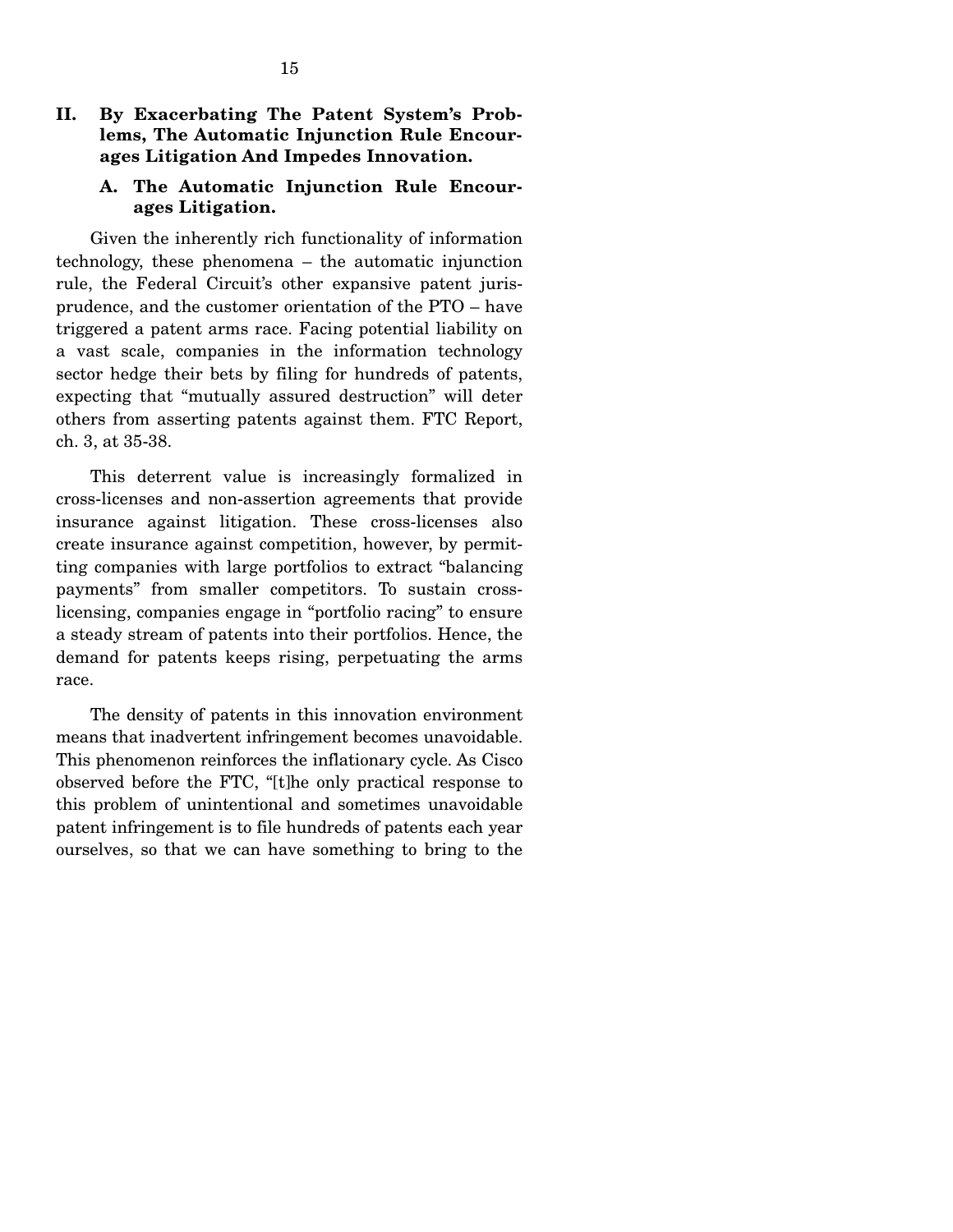table in cross-licensing negotiations." *See Competition and Intellectual Property Law and Policy in the Knowledge-Based Economy: Hearings Before the Federal Trade Commission*, Feb. 28, 2002 (statement of Robert Barr, Vice President, Worldwide Patent Counsel, Cisco Systems, Inc.) *available at* http://www.ftc.gov/opp/intellect/barrrobert.doc.

 While portfolio accumulation is a rational strategy against present and potential competitors, it provides little protection against patent speculation by non-producers. Easily asserted patents, endowed with automatic injunctive relief, become potent weapons in the hands of nonproducing patent firms, sometimes referred to as "trolls." These trolls profit solely from holding up producers, and therefore have no need for cross-licenses and no fear of mutually assured destruction. *See* FTC Hearings, *supra*; FTC Report, ch. 3, at 38. The trolls, therefore, are free to pursue aggressive litigation strategies based on questionable patents, which often yield settlements far in excess of the patents' true inventive contribution. Ultimately, these phenomena, stoked by the automatic injunction rule, have fueled an exponential increase in the amount of patent litigation. *See* Landes & Posner, *supra*, at 347-52 (finding statistical evidence that Federal Circuit has caused increase in rate of growth of patent litigation).

# **B. The Federal Circuit's Rule Impedes Innovation By Ignoring The Changing Nature Of Innovation.**

 Equitable principles allow courts to respond to particularities in conditions and circumstances that may not be foreseeable in legislation or precedent, both of which are predisposed to fix concrete problems that already exist. Yet the nature of innovation has changed greatly over the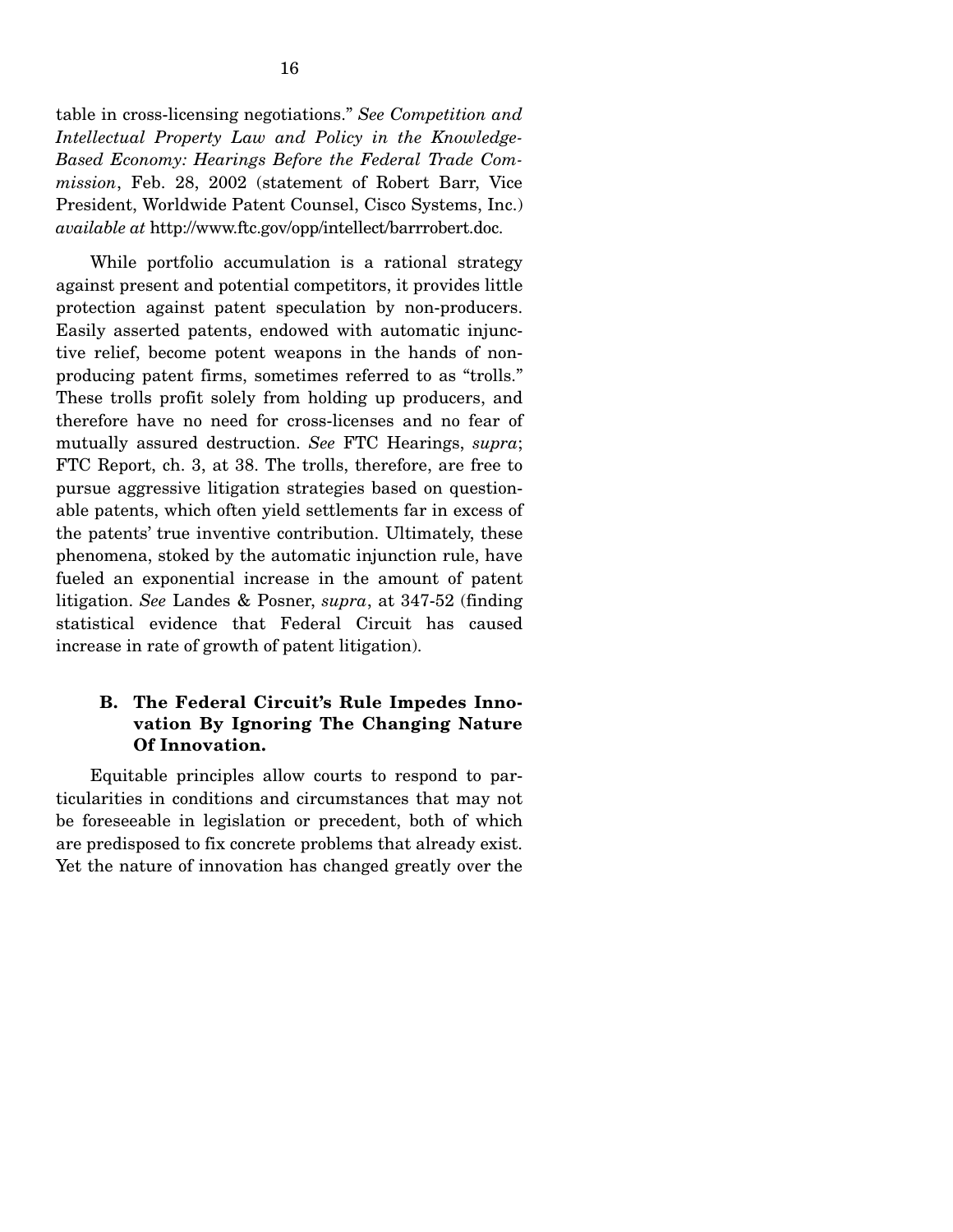17

greater range of inventive activity, and a far greater scope of market conditions. By advancing a general rule of injunctive relief subject only to rare exceptions, the Federal Circuit embraces a static vision of a patent system rooted to old paradigms.

 Patents are not limited to paradigmatic discrete technologies such as mousetraps, drugs, and paper bags, where the market value of the product may be tied to a single patent. In today's complex products, economic value is distributed in thousands of patentable components and processes, but marketable products are far more than the sum of these parts. Most of their value lies in how these patentable elements are made to work together at many different levels, from code-level algorithms to interoperation among end products at a systemic level. Much of the investment and value lies in integration, interoperability, testing, and debugging. Patents do not protect this kind of value. Yet the Federal Circuit's rule on injunctive relief discounts all of this investment by putting it at risk from patents, allowing minimal investments in small pieces to ransom the large investments in putting pieces together and making products work together.

 As noted above, automatic injunctive relief, the conflation of subject matter limits and utility, *see State Street*, *supra*, and a suggestion test for obviousness, *see In re Lee*, *supra*, jointly contribute to spiraling patent inflation. This inflation has changed the nature of the patent system by fomenting portfolio races, spawning trolls, and devaluing the disclosure function. At the same time, these phenomena reflect the Federal Circuit's reduction of patent jurisprudence to a smaller number of mechanically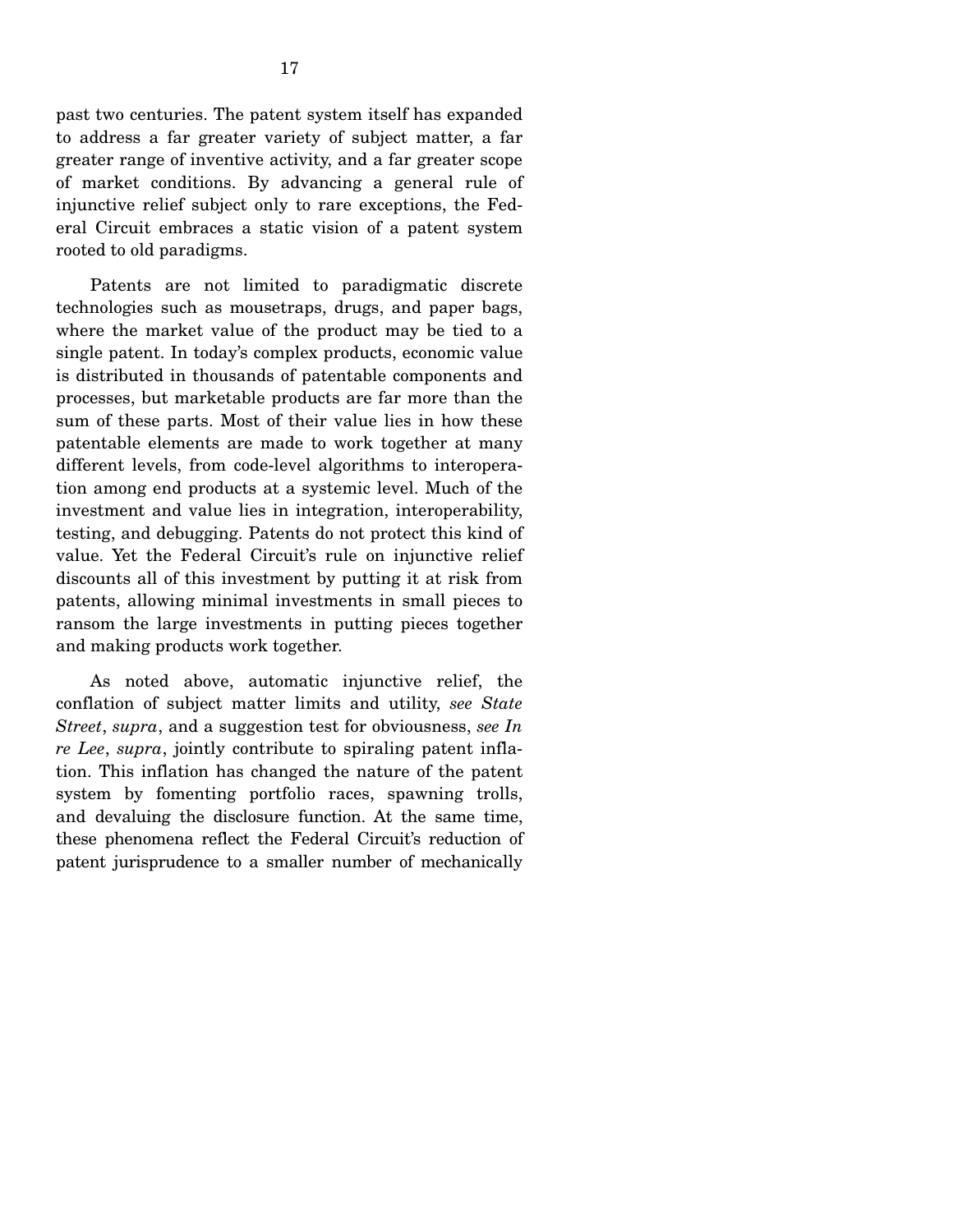applicable rules. In all three cases, the Federal Circuit advances a rule of uniformity at odds with an increasingly diverse and heterogeneous empirical reality.

 This uniformity, which is driven by the simple "one product-one patent" paradigm of pharmaceuticals and paper bags, functions as a form of industrial policy that favors certain models of innovation – and certain sectors – over others. This policy creates a number of intensely motivated winners, including professional intermediaries who benefit from the expansion of the system, along with a larger number of less directly and immediately affected losers, including the general public. This policy also exacts a heavy toll on non-paradigmatic sectors like information technology.

 The court is poorly positioned and poorly credentialed to make such policy. The Federal Circuit's current Chief Judge, the Honorable Paul Michel, candidly explained the quandary in 2002:

 We would probably be the least expert, and the least informed, and the least able to even reason from input – if we had it... We just keep replicating the old results based on the old precedents, whether they have kept pace with changes in business, changes in technology, or changes of a different sort. . . . [W]e just get the Federal Circuit talking to itself, with the brief writer just being the echo of what we wrote in all those prior cases. And then we write some more cases, and the cycle just goes on and on and on. And it certainly lacks the benefit of being tightly wired to the evolving reality.<sup>8</sup>

<sup>8</sup> Hon. Paul R. Michel, Keynote Presentation at Berkeley Center for Law and Technology Patent System Reform Conference (Mar. 1, (Continued on following page)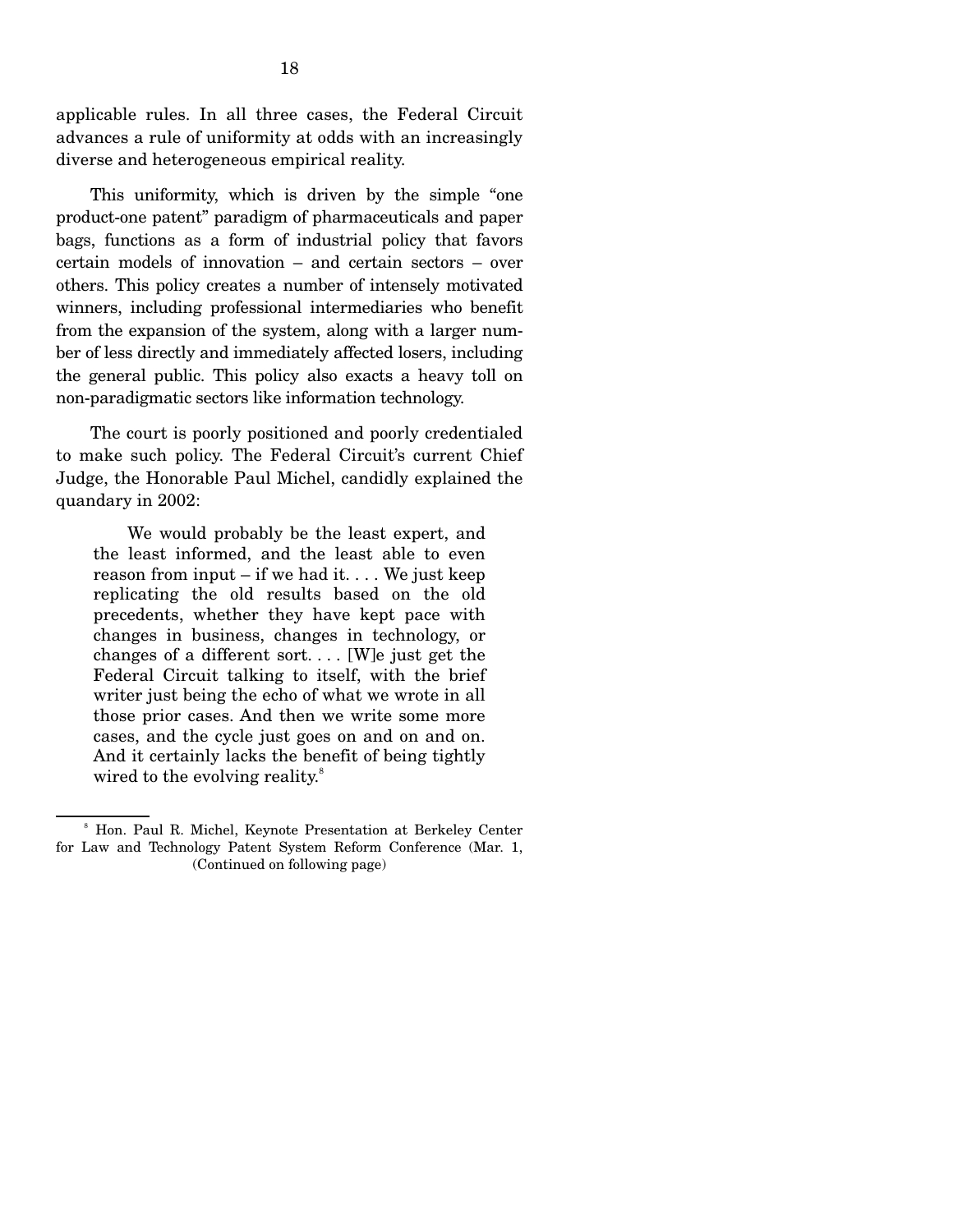The growing particularity and diversity of innovation and competition is a challenge to policymaking in general. Despite its unique oversight of patent law, the Federal Circuit is neither well equipped nor well positioned to gather empirical data and public input. It is chartered to apply the law in a limited appellate capacity, not to develop policy. Nor should it usurp the limited traditional powers of the federal district courts to fashion justice with particularity in a changing diversity of circumstance.

### **III.** *Continental Paper Bag* **Does Not Constrain The Court's Decision.**

 The Court has presented the question of whether it must revisit *Continental Paper Bag Co. v. Eastern Paper Bag Co*., 210 U.S. 405 (1908), regarding when an injunction is appropriate. The issue before the Court in *Continental Paper Bag* was whether a trial court had the authority to enter an injunction when the patent owner did not practice the patent; in other words, whether the court *could* issue an injunction, not whether a court *must* issue an injunction. Thus, any language that supports the notion of an automatic injunction rule – as is sometimes argued by so-called patent trolls – is mere dicta. To the extent that this Court finds it is not dicta, it was largely superseded upon the enactment of Section 283 of the Patent Act of 1952, and has been rarely cited by this Court since. If the Court should conclude, however, that *Continental Paper Bag*'s extreme view of patent law is indivisible from its holding, and that this extreme view survived

<sup>2002)</sup> *transcription published in* Internet Patent News Service (Greg Aharonian, ed.), July 31, 2002.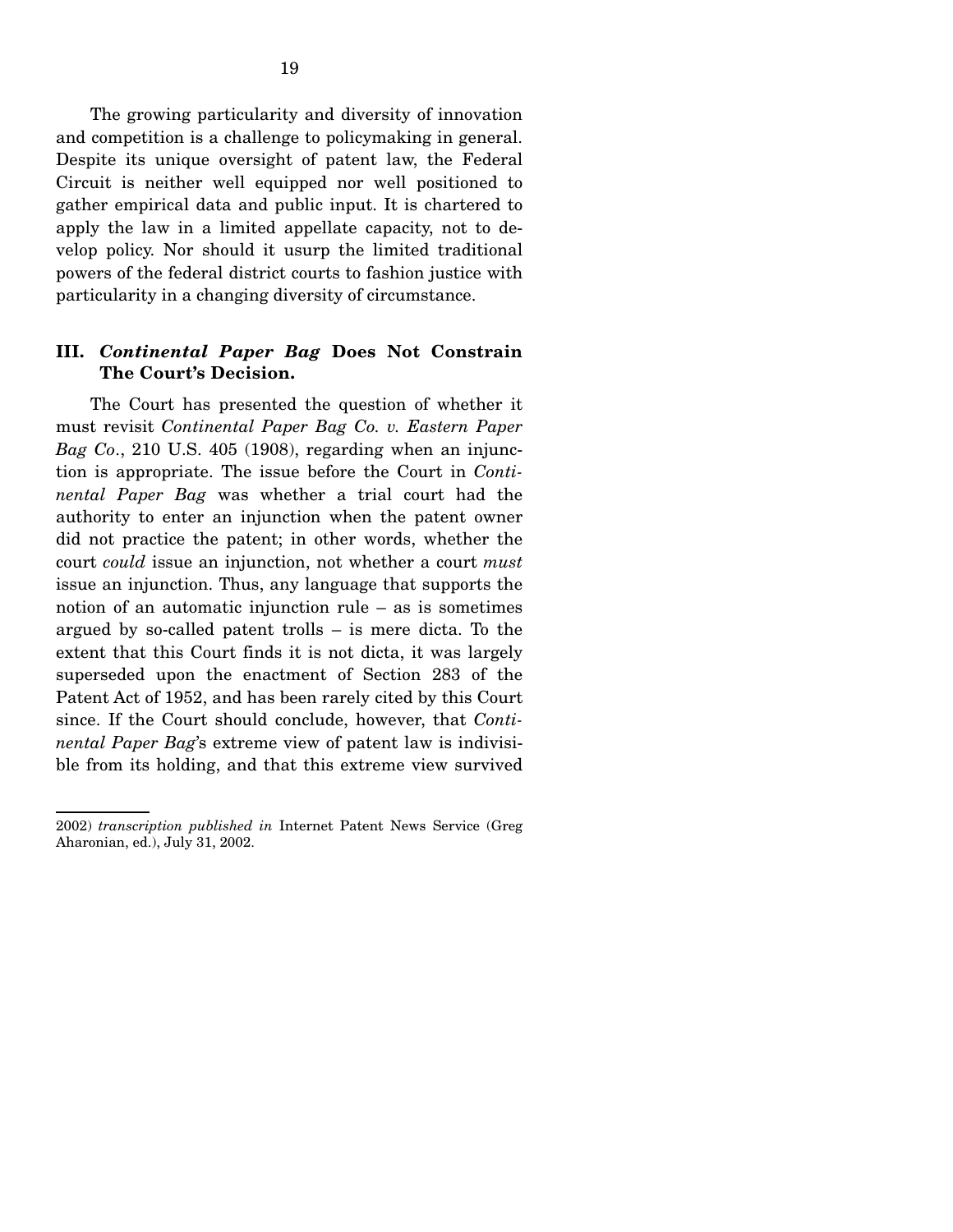the codification of the injunction rule in Section 283, then  $Continental$  *Paper Bag* should be overruled.<sup>9</sup>

 Since the 1952 Act, this Court has relied upon *Continental Paper Bag* only twice, and even then, only for the pedestrian proposition that a patent confers the exclusive right to exclude. *See Dawson Chem. Co. v. Rohm & Haas Co*., 448 U.S. 176, 215 (1980); *Zenith Radio Corp. v. Hazeltine Research, Inc.*, 395 U.S. 100, 135 (1969) (right to exclude is "heart of [the] legal monopoly"). Indeed, it is scarcely evident that the Court ever intended to construe patent remedies as broadly as is now urged, for as early as 1923 this Court stated that "*all* that the Government conferred by the patent was the right to exclude. . . ." *Crown Die & Tool Co. v. Nye Tool & Machine Works*, 261 U.S. 24, 35 (1923) (emphasis supplied).

 The scarce references to *Continental Paper Bag* either before or after the 1952 Patent Act demonstrate that it represents nothing save its indisputable first principle – that a patent confers the right to exclude. This proposition is not in dispute. What is disputed is what remedy a prevailing plaintiff should receive when its right to exclude is infringed. That is, whether *Continental Paper Bag*'s conception of patents as "absolute property" presumptively entitles each patent litigant to injunctive relief, irrespective of the permissive nature of the current language in Section 283. On this matter, this Court has not endorsed Justice McKenna's dicta.

 Further marginalizing the significance of *Continental Paper Bag*, Congress in 1952 rewrote the Patent Act,

<sup>9</sup> CCIA does not believe such a step is necessary because of the case's irrelevance and the intervening rewrite of the Patent Act.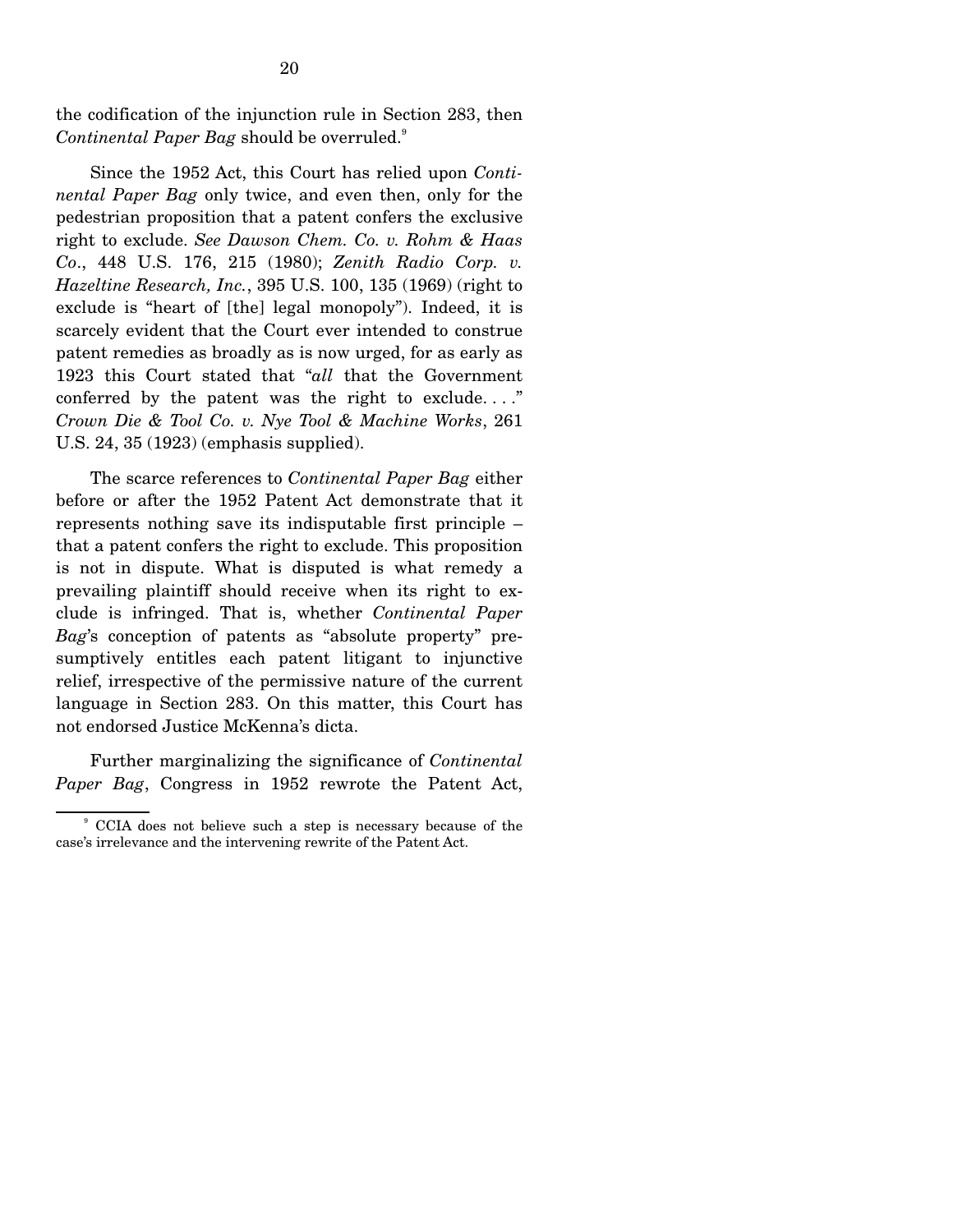including the provision relevant to *Continental Paper Bag*'s disposition. Congress was undoubtedly aware of *Continental Paper Bag* in 1952, yet it too declined to otherwise endorse *Continental Paper Bag*, as is evidenced by the permissive language that a court "*may* grant an injunction." *See* 35 U.S.C. § 283 (emphasis supplied). *Accord Campbell v. Acuff-Rose Music, Inc.*, 510 U.S. 569, 578 n.10 (1994) (noting discretionary nature of copyright injunctions under 17 U.S.C. § 502). While *Continental Paper Bag* refers in passing to injunctive relief under a 1901 patent statute, it relies upon appeals to "absolute property" to conclude without statutory analysis that "[i]t hardly needs to be pointed out that the right can only retain its attribute of exclusiveness by a prevention of its violation." *Id.* at 430. Yet *Continental Paper Bag* itself concedes that "[i]t may be said [that previous] cases deal only with the right of a patentee, and not with the remedy . . . And there is no case in this court that explicitly does so." *Id.* at 425. Thus, until *Continental Paper Bag*, the Court had not held injunctive relief to be mandatory, and to the extent that *Continental Paper Bag* so concluded, that conclusion rests on intuition rather than statute.

 If one accepts the interpretation that *Continental Paper Bag* mandates injunctive relief, then the case cannot be viewed as binding law. If a patent injunction was statutorily permissive at the time of *Continental Paper Bag*, then its interpretation otherwise was clearly in error, and should be reversed. If *Continental Paper Bag* were correct, however, and an injunction was mandated by statute in 1908, then the decision by Congress in 1952 to make injunctive relief permissive in Section 283 – evidenced by the use of "may" – shows an unambiguous intent to erase the previous standard, and *Continental Paper Bag* along with it. Under either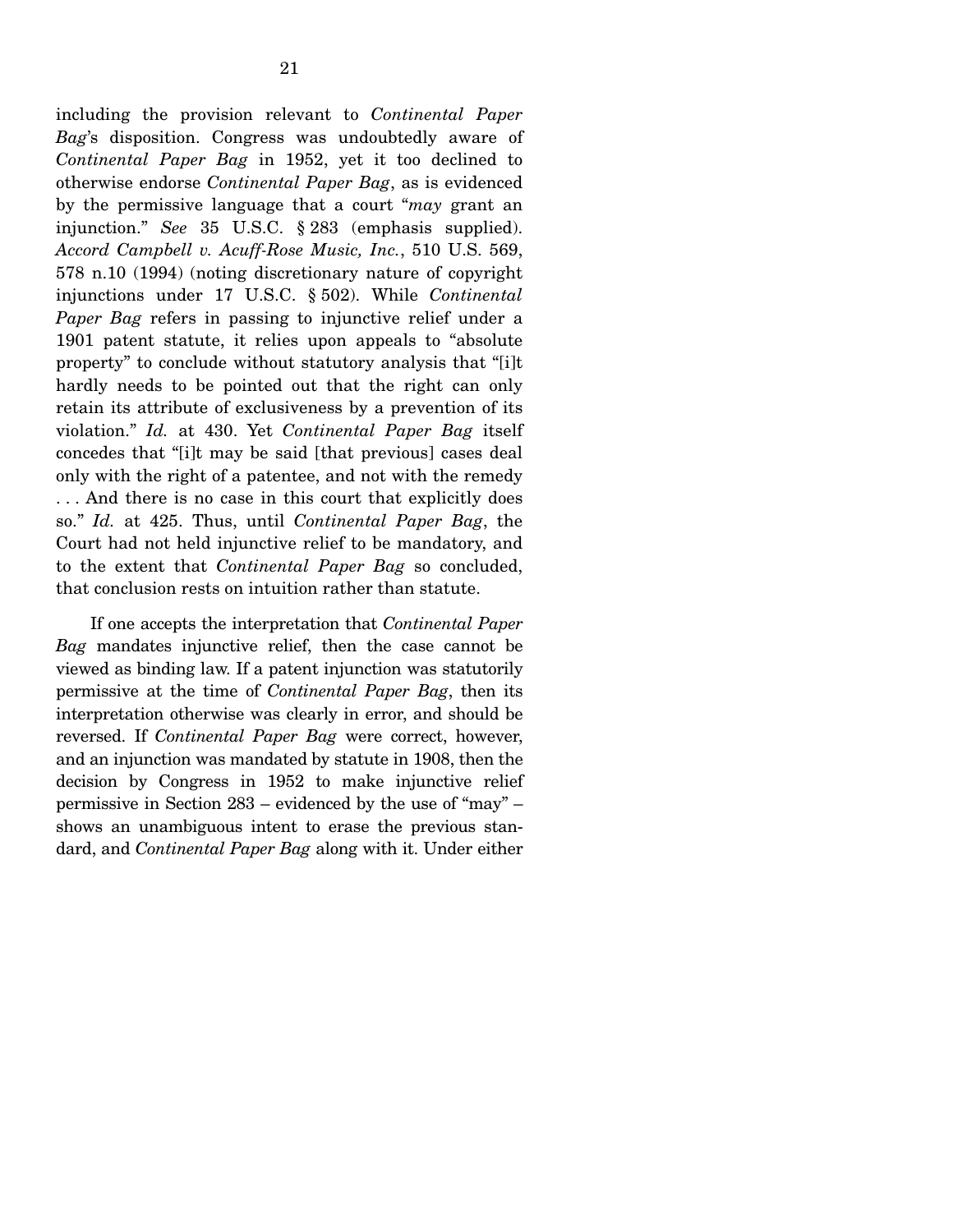interpretation, *Contienental Paper Bag* does not control the disposition of this case.

 Just as *Continental Paper Bag*'s views on injunctive relief are moot, its rhetoric about the property-like nature of a patent has similarly been eclipsed. Chapter 26 of the Patent Act, which governs ownership and assignment, establishes that for purposes of assignment, and "subject to the provisions of this title," that "patents shall have the attributes of personal property." 35 U.S.C. § 261. Section 261 does not imbue patents with the attributes of personal property – much less *real* property – for purposes other than assignment. A patentee's remedies derive not from Lockean principles, but rather the precise text chosen by Congress, in careful consultation with the patent bar. *See* Giles S. Rich, *Congressional Intent – Or, Who Wrote the Patent Act of 1952*  reprinted in *Patent Procurement and Exploitation* 73 (BNA 1963). Thus, it is unquestioned that "[p]atent property is the creature of statute law and its incidents are equally so and depend upon the construction to be given to the statutes creating it and them, in view of the policy of Congress in their enactment." *Crown Die*, *supra*, at 40. Accordingly, any suggestion by *Continental Paper Bag* that patentees were presumptively entitled to property-like remedies was extinguished in 1952, if it had ever existed.

 If this Court should conclude that *Continental Paper Bag*'s relevance was not extinguished in 1952, however, then it should have no qualms about reversing any language that suggests that a district court must issue an injunction upon a finding of infringement. *Continental Paper Bag*'s error arises from its failing to distinguish between intellectual property and real property. A patent is an exclusive right conferred by the Federal Government to "promote the Progress of Science and useful Arts," U.S. Const. art. I,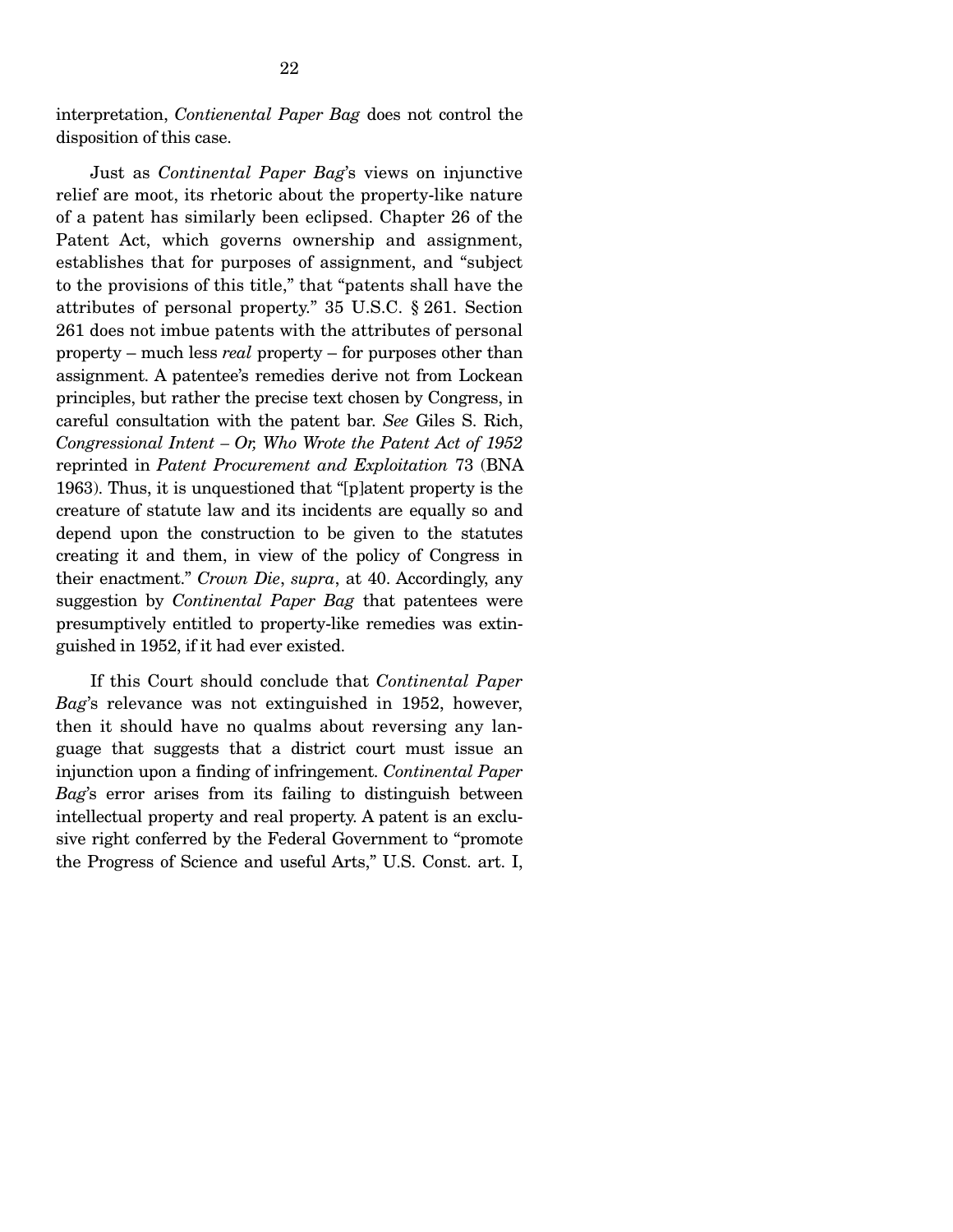§ 8, cl. 8, by "reward[ing] manufacturers for their innovation in creating a particular device." *TrafFix Devices, Inc. v. Marketing Displays, Inc.*, 532 U.S. 23, 34 (2001). *Continental Paper Bag* overlooks the instrumental nature of the patent right created by the Constitution, stating in dicta that "patents are property and are entitled to the same rights and sanctions as other property." *Id.* at 425. Even prior to the 1952 Patent Act, Justice McKenna's *Continental Paper Bag*  opinion was criticized as "a radical departure" from constitutional theory. *Special Equip. Co. v. Coe*, 324 U.S. 370, 382 (1945) (Douglas, J., dissenting). "It is a mistake," Justice Douglas wrote, "to conceive of a patent as but another form of private property. The patent is a privilege conditioned by a public purpose." *Id.* (internal quotation omitted).

 Nevertheless, *Continental Paper Bag*'s unfortunate dicta continues to perpetuate a myth that, rather than being a bundle of "carefully defined and carefully delimited interests to which the law affords correspondingly exact protections," *Dowling v. United States*, 473 U.S. 207, 216 (1985), intellectual property is actually real property, and that infringement is therefore theft – a proposition which this Court has squarely rejected. *Id.* at 217-18.<sup>10</sup>

 Where a rights-holder's interest in preventing infringement of its intellectual property rights "may be

 $10<sup>10</sup>$  Equating intellectual property to real property dictates a parade of perverse results that run contrary to current law. Under such reasoning, an inventor – not just a manufacturer – could bear strict product liability for a foreseeable misuse of an invention (as opposed to an actual product). Such reasoning could inspire state taxation of intellectual property rights, and could inspire claims of "abandonment" against unused patents and copyrights.